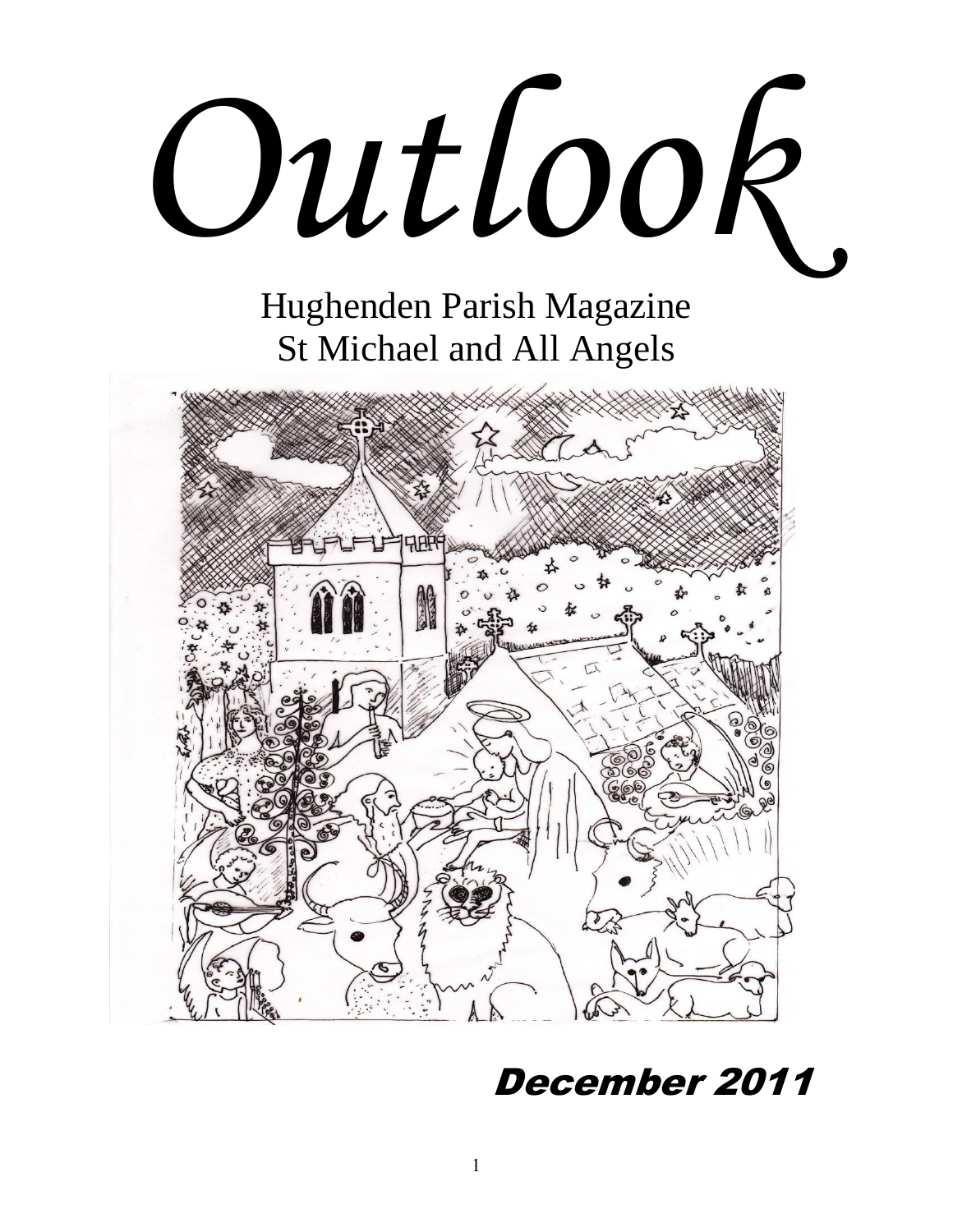# **Welcome**

The fact that you are reading these words suggests that you are a new reader of this magazine. Either you are a newcomer to this area or you are a visitor.

If you are a visitor, we hope that you have enjoyed your visit to our church; that you have found it interesting, instructive and conducive to prayer. If you are going to be here at one of our regular service times, we hope that you will join us in the worship of God and we ask that you take our greetings back to your own church.

If you are new to this Parish, we bid you welcome and invite you to join us and share in the fellowship of God"s family in Hughenden. This magazine gives details of the regular times of worship here. We hope that you will find something to meet your spiritual needs. The printed word is cold and remote and we would like to make personal contact with you, so please leave your name and address in the box at the back of the church.

Whoever you are who reads these words, may God bless you, sustain you and protect you, your family and friends, now and always.

# *Outlook*

**Editorial team** Sylvia Clark

Bob & Jane Tucker Christopher & Jane Tyrer Tony Dodd **Printing Printing** Norman Pulley and team **Front cover picture** Sarah Withington-Dodd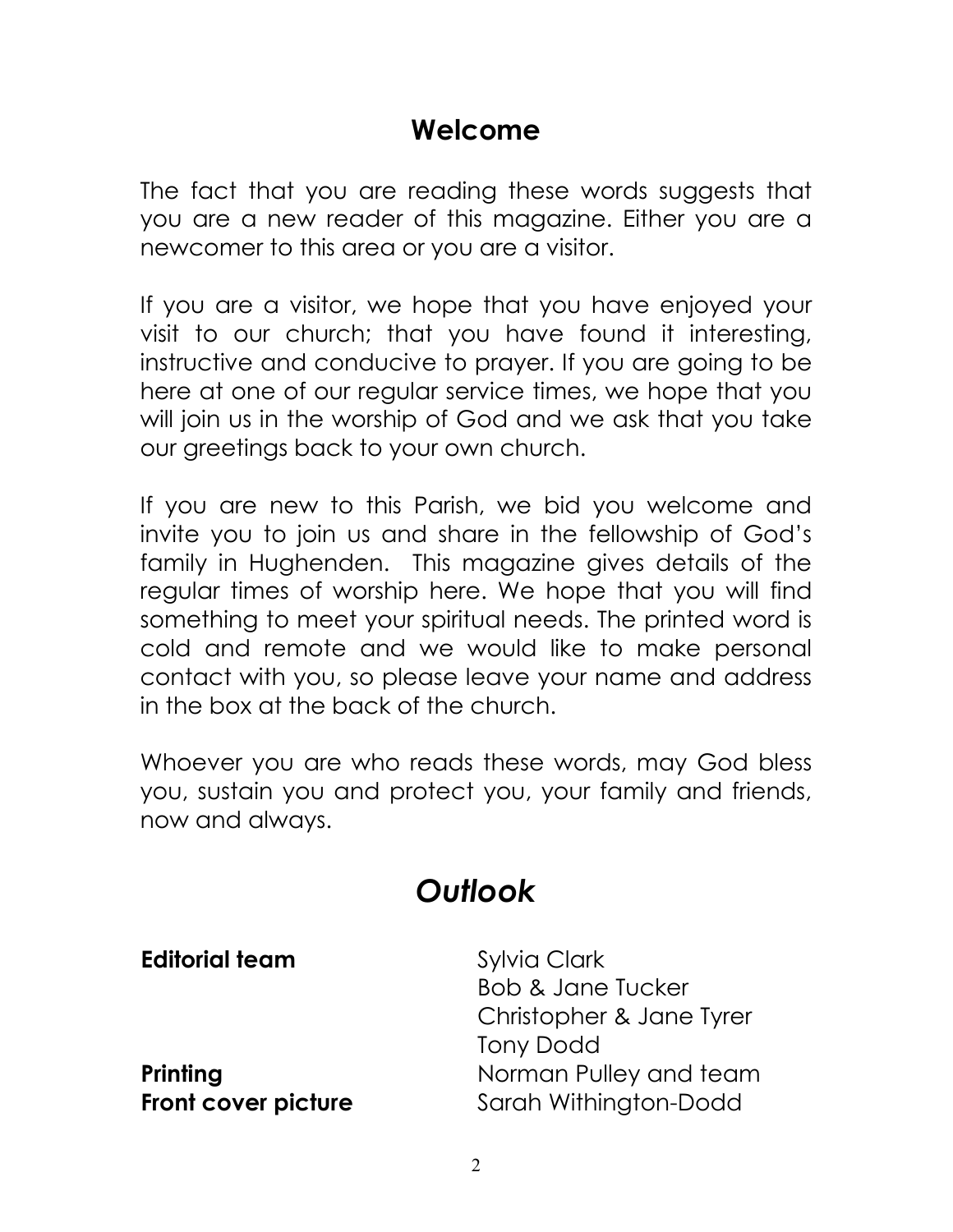# **December 2011**

# **Dear Readers,**

Another "Newbie" editor this month – I hope you will bear with me for any errors and omissions; it can only get better!



On the plus side, this bumper Christmas issue contains a wide variety of interesting and thought-provoking offerings, most with a topical theme. All contributions, as ever, are most gratefully appreciated. Unfortunately, due to space limits, I have been unable to include all articles received in this issue, such has been the response, so I have tried to concentrate on topical issues.

However, we are going to produce a **January 2012** edition which will contain any items missed this time. Please

forward any additional contributions to the usual places;

by email to

.

**[mag@hughendenparishchurch.org.uk,](mailto:mag@hughendenparishchurch.org.uk)**

or hand-written to **Helen Byrne, 67 Friars Gardens, Hughenden Valley.**

Best wishes for the season to all

**Tony Dodd** (Editor)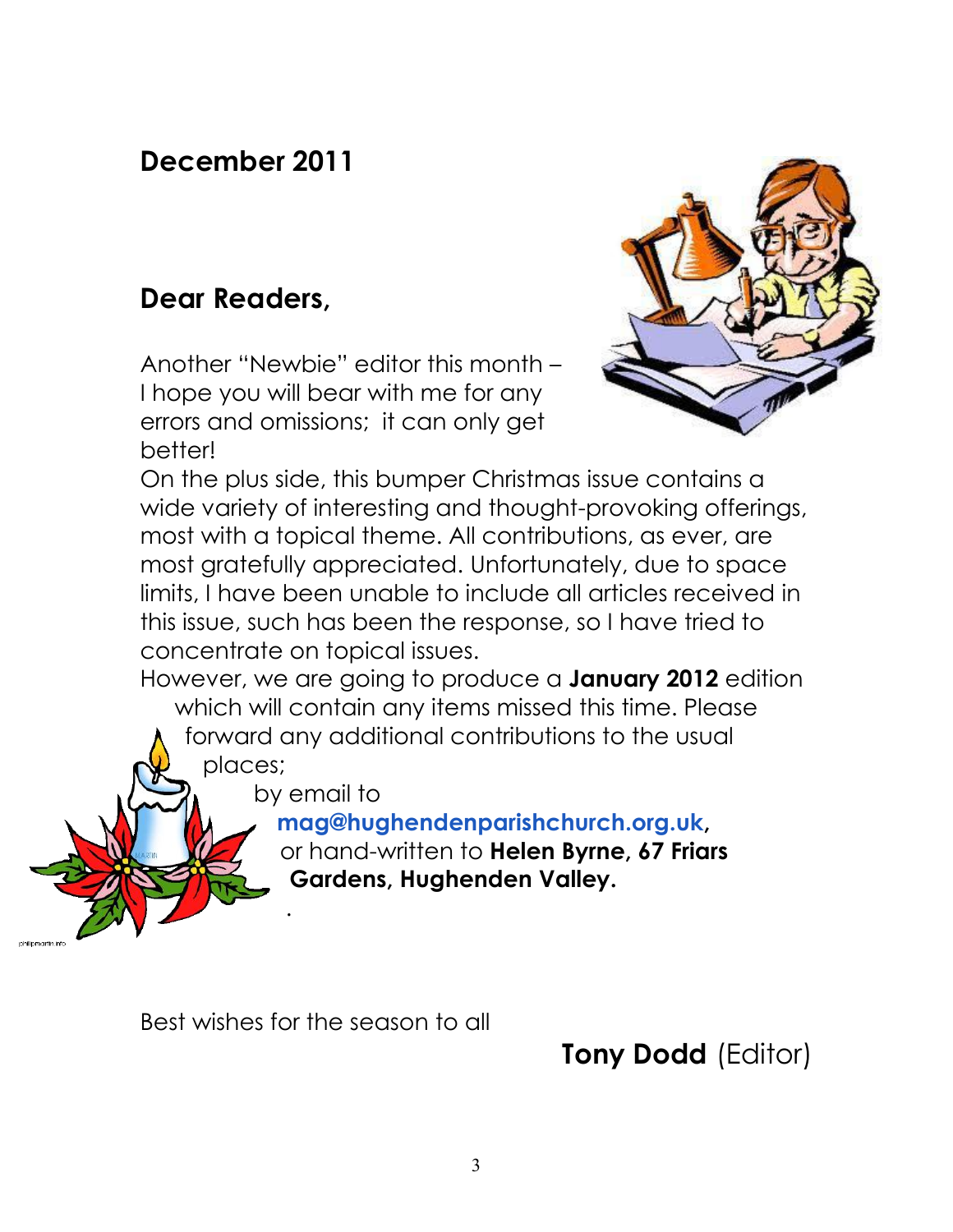# **From the Vicarage - Dec 20011**

Once again, what I write about this month will be yesterdays news when Outlook is printed and distributed. I hope not though because it shouldn"t be, at least not what lies behind it. At the end of October the News

was full of what had been going on at St. Paul"s Cathedral. I confess to being utterly incredulous when I heard that the Cathedral

had been shut for "health and safety reasons". Then followed the resignation of two of the Cathedral Staff, one because he would not be party to any forced evictions of the protesters camped outside, and the other, the Cathedral Dean, because he no longer

believed that his leadership was tenable. Whilst this was going on this particular "humble vicar" believed that the cathedral chapter had somehow lost their nerve and that the Cathedral should have remained

> resolutely open. It became very evident that there were little or no health and safety issues as the protesters had not in any way blocked

the entrance to the Cathedral. The media were loving all of this and pointed out that a bunch of tents had achieved what Hitler's bombs could not; the closure of the Cathedral for the better part of a week. (Apparently the Cathedral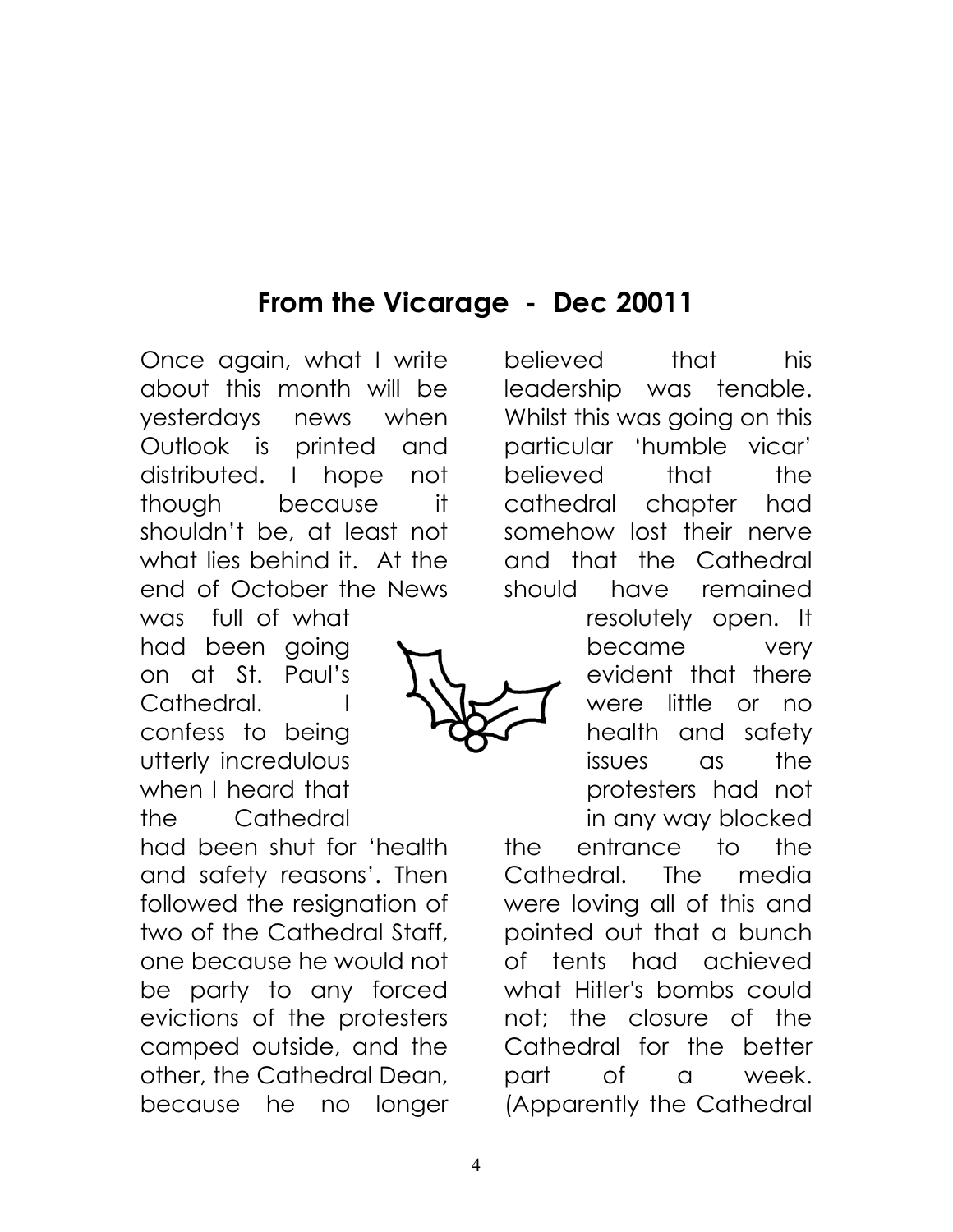was only shut for a total of four days for the duration of the whole war.) It was all a fiasco, and very much an "own goal" for the Cathedral, and with it the Church of England. There was also the issue of St Paul"s relationship with the city. Although, to my knowledge, there has been no evidence that this had any bearing on the course of events, nonetheless questions were asked. I also felt that initially the Bishop of London did not give a lead, as he basically said to the protesters "well you have had your say, now it"s time to go", rather than picking up what lay behind their grievance.

And then there were the protesters themselves. Much was done to bring them into disrepute: Were they all sleeping in their tents or were some slipping home for a good meal and a shower? But as one of them said, they were there to make a point, and

not to be a bunch of "unwashed hippies". And then in the middle of it all emerged our own Bishop Alan. Are we allowed to be proud of our bishops? I was very proud of him. At last here was a voice from the church which spoke reason and sense. He had gone to St Paul"s to see for himself. I heard him on the radio after church on the Sunday he went. One thing he said stood out; what the protesters had highlighted was the need for us to look at the relationship between money and being human, and that to throw huge amounts of money at people faster than they could ever possibly spend it evidently did no one any good at all. Apparently he was also on Channel 4 television news that night and was equally compelling.

What"s this all got to do with December and Christmas? Well firstly, although we might try and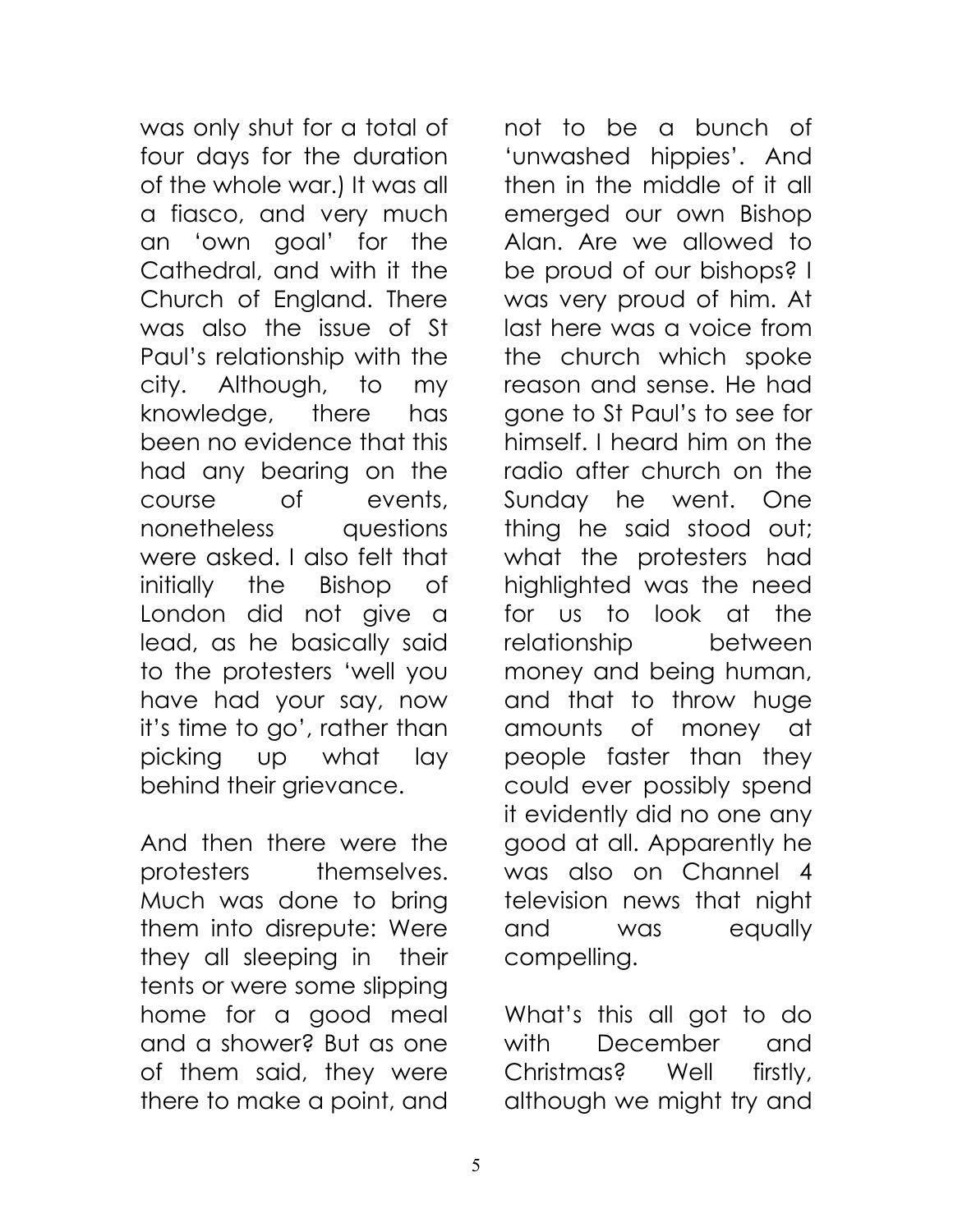make it so, Christmas is not in fact a magical switch off from the world we live in and all its issues. The point about the birth of Jesus, or to give it its theological take, the incarnation of the Son of God, was and is that this happened in a very real world at a time of very real turmoil. Also the nature and manner of the birth of Jesus must give us some insight into the priorities of God, as we poetically sing in the carol "And his shelter was a stable, And his stable was a stall". The point has been made ever since, when God came he was born not as befitting royalty but into the humblest of situations.

In his adult life Jesus had some very choice things to say to those who made wealth their goal in life. It is very significant that the adult Jesus actually went on to talk more about money, and our relationship to money, than he did about

anything else. He warned about how wealth can be a diversion away from the things that really matter, and that it is something that can trap us all, indeed the pursuit of it can result in us "losing our souls". Outside St Paul"s one of the protesters had erected a banner "What would Jesus do?" Good question. I believe that Jesus would have something very definite to say about our relationship to money and how it has sapped our souls. I believe that he would have some choice words to say to some in our culture who seem to believe that they have a right to obscenely large amounts of money, and that in order for our culture to thrive things have to be this way. I believe that he would have something to say to a culture in which the gap between the richest and the poorest is getting ever wider. What would Jesus do? What should his church do? Not I think what the church did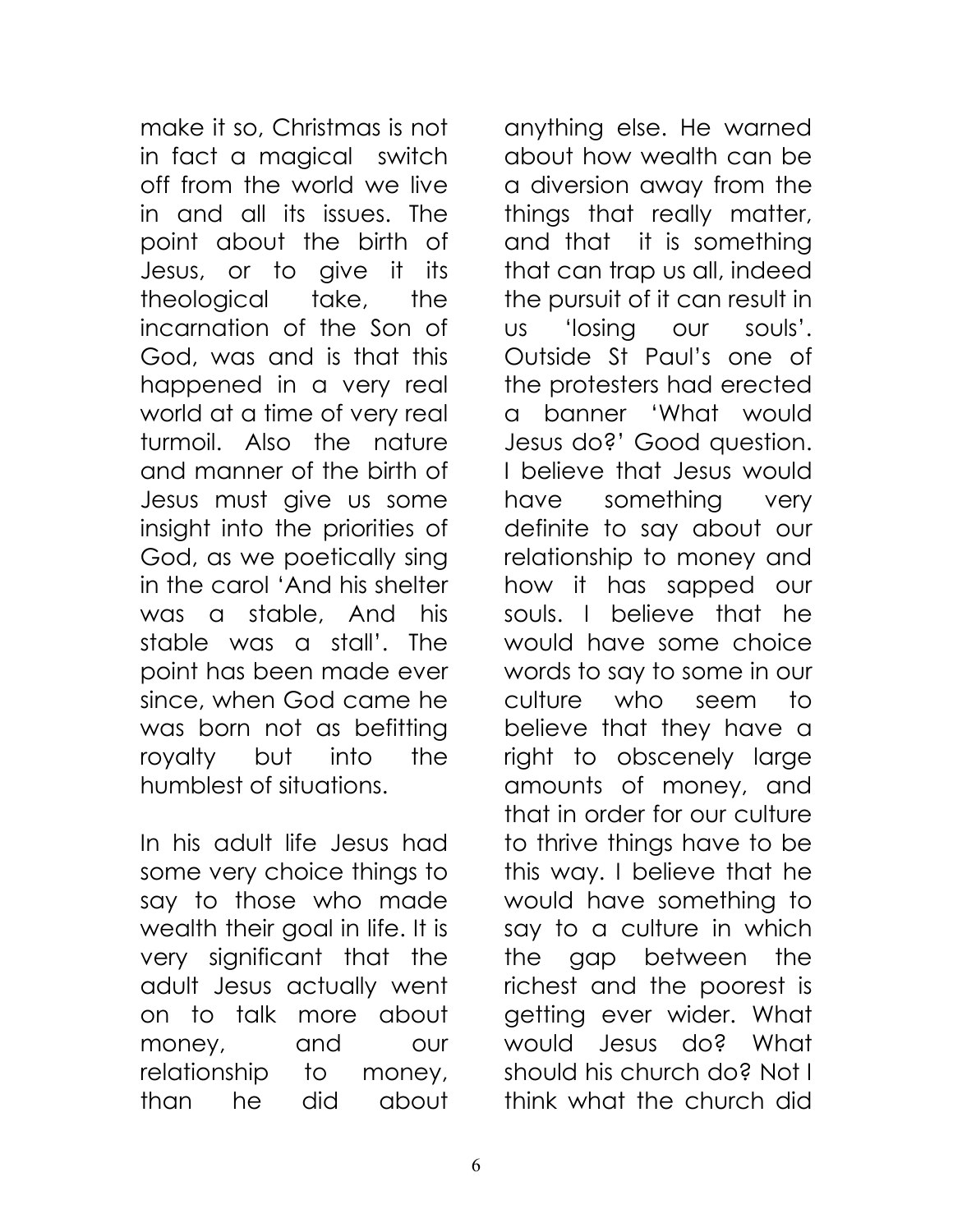that first week. The protesters may not be absolutely sure what they want to happen, but they are sure that somehow something has gone terribly wrong. We may or may not agree with their tactics, but theirs is a voice that has to be listened to. I think perhaps they are saying what the church should have been saying all along. Rather late in the day perhaps, but there have been more voices from the church (apart from Bishop Alan, he seemed to have got in there first) saying that this is an opportunity for us to ask some deep questions about our relationship with money.

One final thought. Every day in St Paul"s and other cathedrals, and weekly in many parish churches such as our own, at Sung Evensong is sung one of the most radical prayers ever devised. This is the Magnificat, the prayer Mary prayed when she

found that she was pregnant with this miraculous child. At St Paul"s I think it was the choir who got the point of it all. As the clergy were prevaricating just what to do - the choir took this service outside onto the steps of the Cathedral: How does it go? Oh yes, "He hath put down the mighty from their seat: and hath exalted the humble and the meek. He hath filled the hungry with good things; and the rich he hath sent empty away."

Makes you think. Oh yes, and **Happy Christmas!**

# **Come Close 11th Dec**

On Sunday evening of 11th December, instead of 'Come Close' I would very much like to show a remarkable DVD from the American Pastor and writer Rob Bell. "Everything is Spiritual" is a breathless tour do force which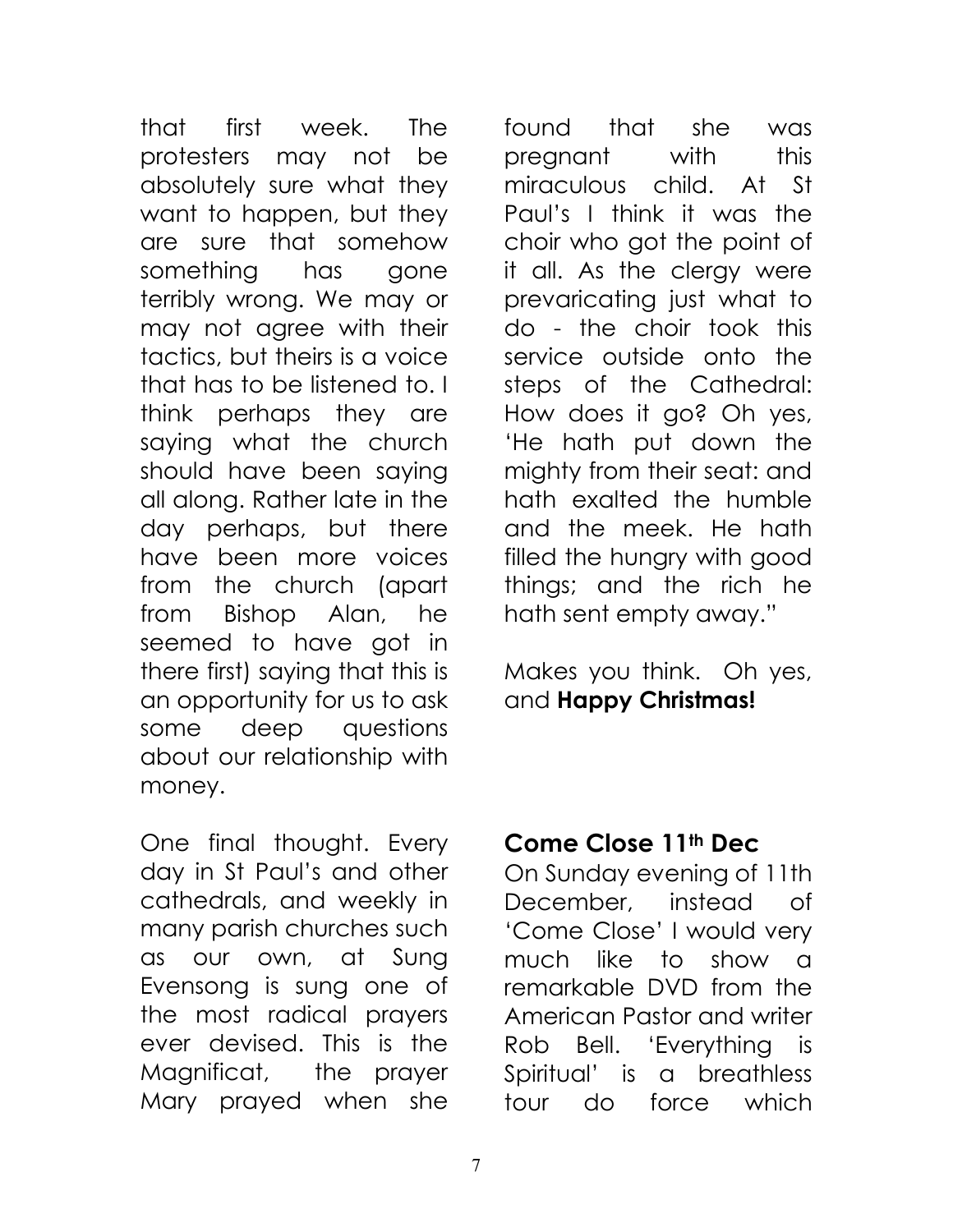covers, well, just about everything! I cannot commend this highly enough, it will leave you challenged, affirmed and encouraged in equal measure. It will take place at the usual time of 6.00pm

in Church House and lasts for about 80 minutes.

There might even be a glass of mulled wine, please let me know if you are coming so that I will know how much to make!

#### **Simon**

#### **Kenya Bazaar**

Many of you have been kind enough to support the "African Dream" sale at Pipers Cottage, so this year I invite you to join us at

#### **Holy Trinity Church Hazlemere For our annual Kenya Bazaar Saturday 3 December 10am to 3pm**

with a beautiful range of crafts and gifts, a wonderful warm atmosphere and Carole"s Café serving teas, coffees, cakes and jacket potatoes. This is a great event to bring family and friends along to. Get your Christmas shopping done and support this year"s Kenya Youth Team (including Rhian Comley) at the same time. I will be dividing my sales between Kenya and AAD.

#### **Lizzie Reuter**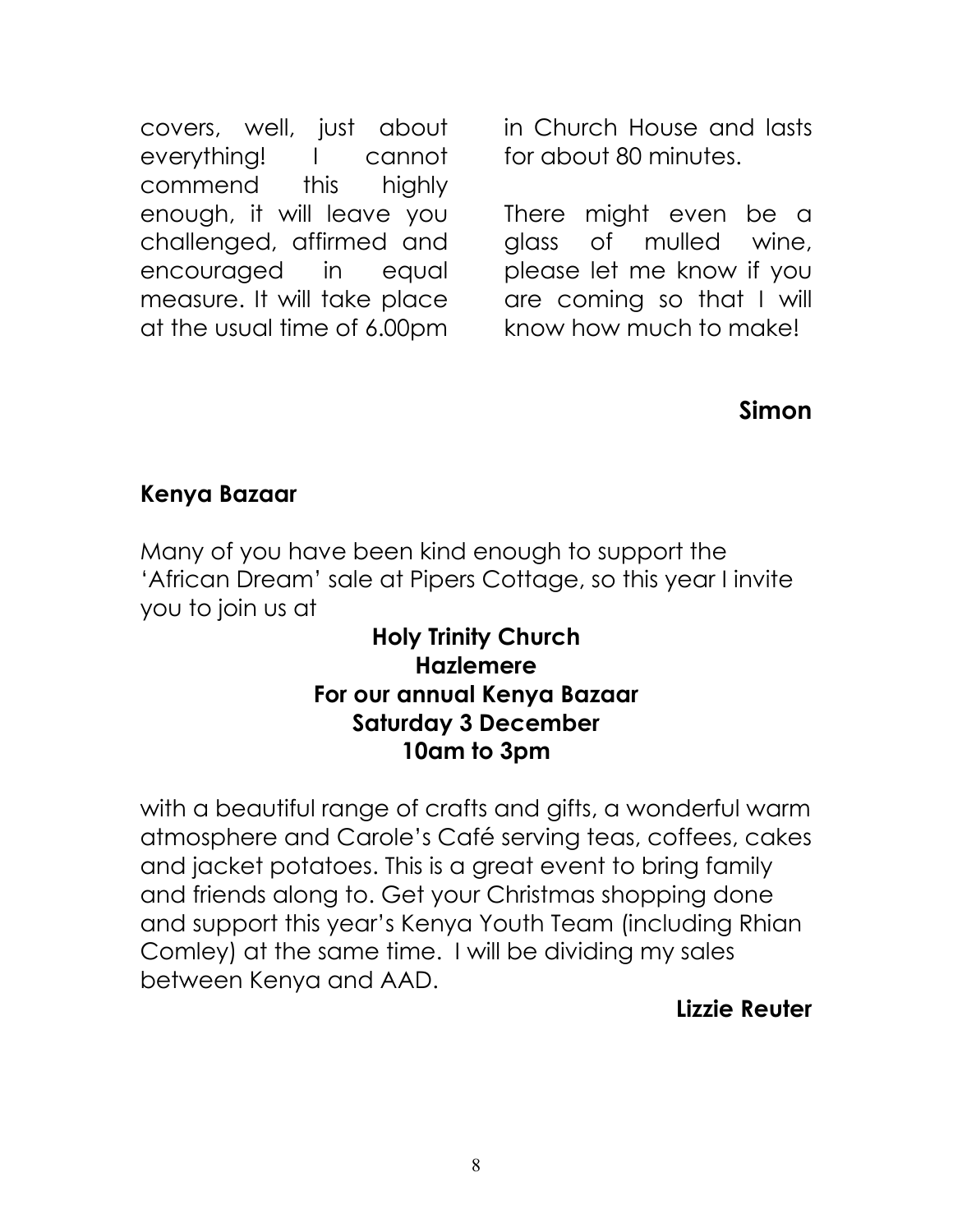

# **Crib Volunteer Required !**

Volunteer required to assemble and dismantle the crib each Christmas. Stan Cole has been doing it for about the past 30 years and now feels that the time has come to hand over to a younger person.

Any offers to **Stan Cole on 562176.**

# **Coffee Rota**

**December** 4<sup>th</sup> Jane Tyrer / Pam Felix 11<sup>th</sup> Frank and Dianne Hawkins 18<sup>th</sup> Frank and Dianne Hawkins

# **Intercessions**

**9 am Sunday Service** 4th December – John Smit 18th - Lin Smit

# **10:30 am Sunday Service**

4<sup>th</sup> December - Sunday School 11th – Heather and Brian Morley 18th – Informal Service  $25<sup>th</sup>$  – Cath Cronk



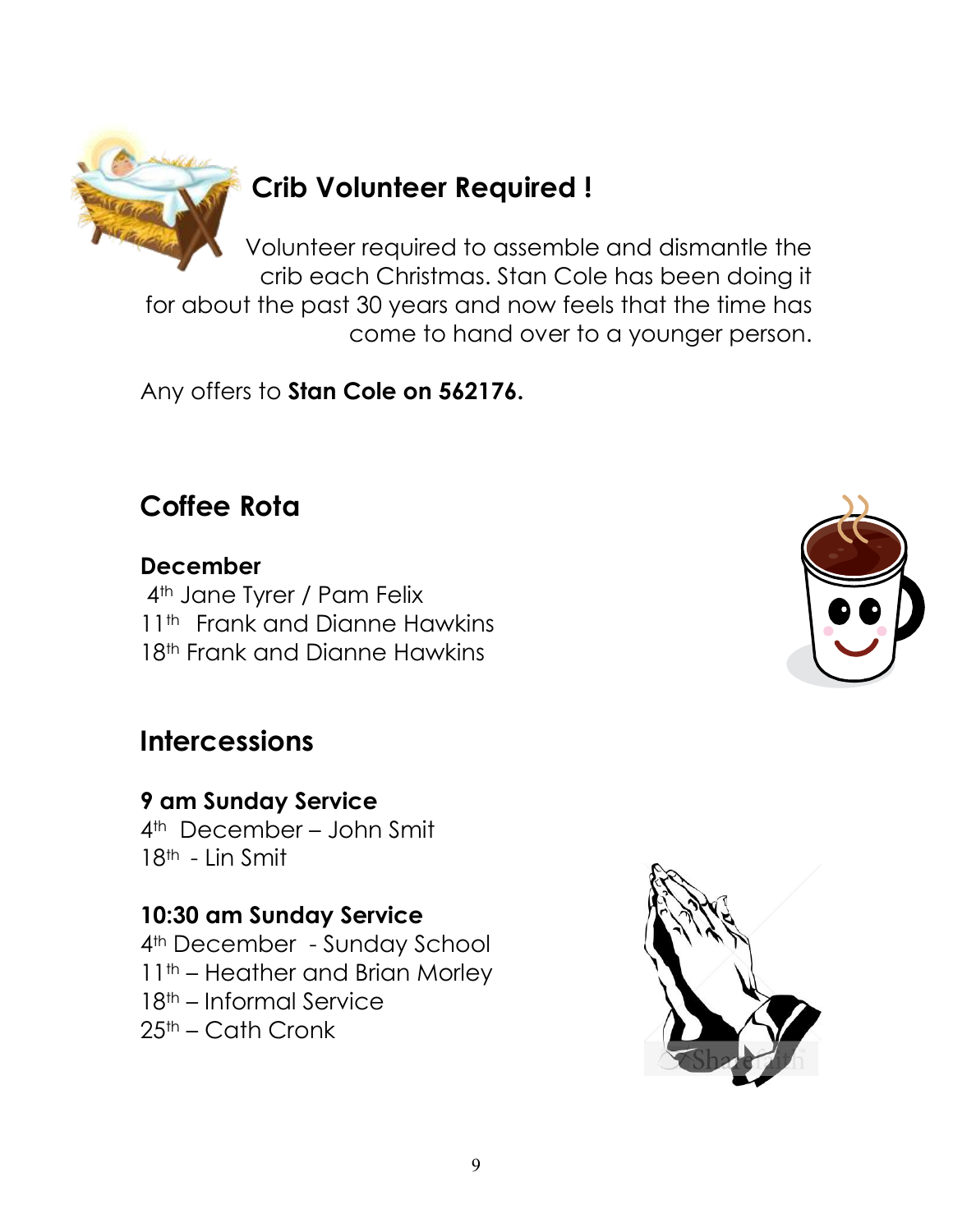# **Communicants – October**

## **Sundays**

 $2<sup>nd</sup>$  27 +51 = 78 9th  $21+97=118$  $16^{th}$  26 + 51 = 77  $23rd$   $26 + 65 = 91$  $30<sup>th</sup>$  31 + 73 = 104

### **Weekdays**

18<sup>th</sup> St Luke 8 28th Sts Simon & Jude 7

# **From The Parish Registers - The Departed**

Pauline June Baldwin, aged 79

Jean Margaret Butler, aged 80

Dorothy Phillips, aged 90

Leslie Knapton Way, aged 95

Kenneth Reginald Bartholomew, aged 80

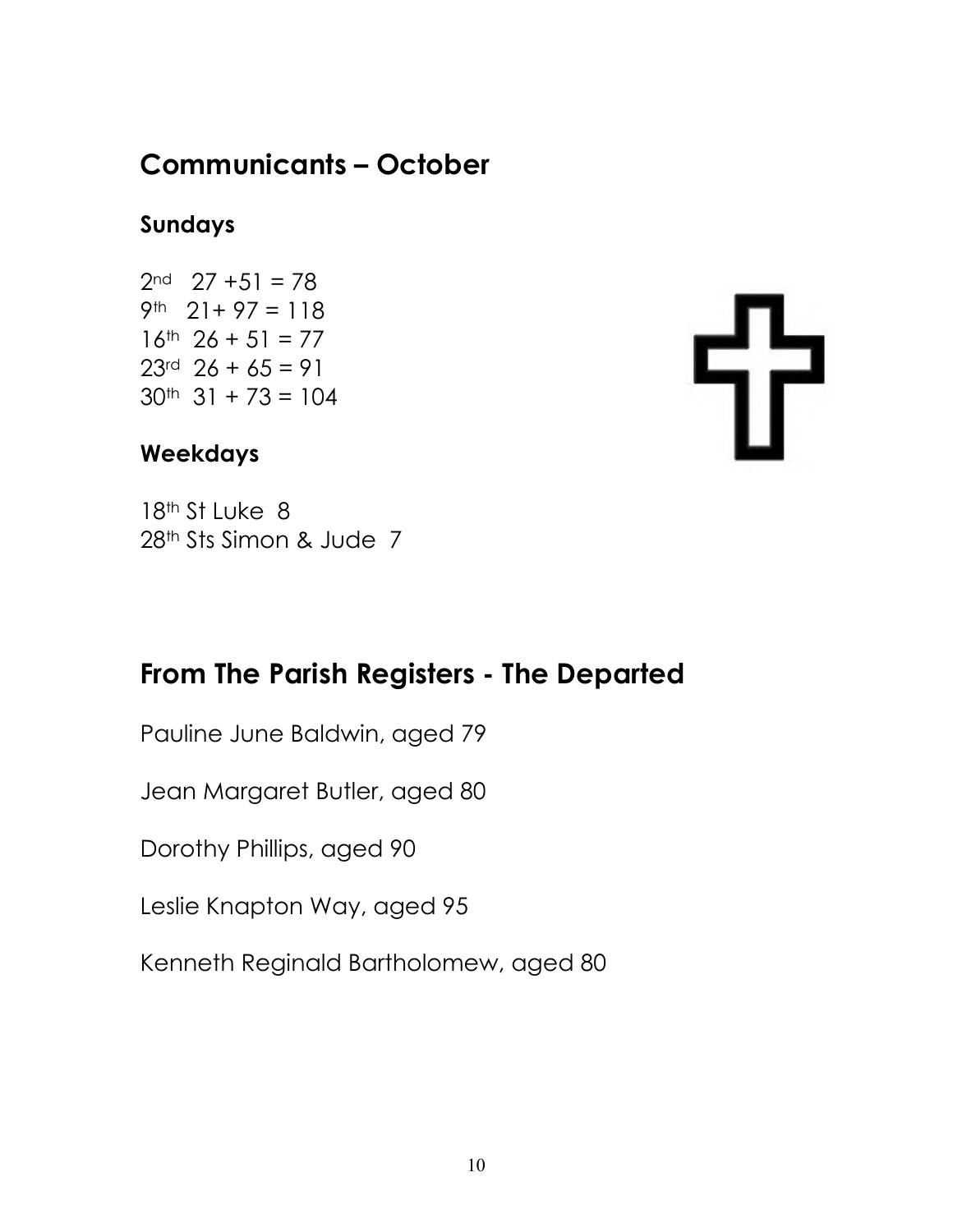# **A LOVELY DAY**

Two thousand Christmases! It's a good tradition to keep; Not just for tinsel and holly, and certainly not for peddled folly, but because in villages like this the world over, on this particular day people are inclined to say



something rather special in a very special way.

There are occasions when life is suddenly transformed, illumined by a bright and urgent light; as when we spot a friend not seen for years and in the warm embrace, the pace of years slackens and we're young again; or in a country lane when lowering sun strikes a lonely beech and light leaps like fire to flame her leaves;

or at a party, regretting the invitation, feeling flat like a head that's lost its hat; when suddenly someone smiles and says "hello".

Christmas is, or should be, just like that: seeing things and feeling in a very special way so that later, when they ask, we can say "Thank you, yes, I had a lovely day".

#### **Irene Cretchley**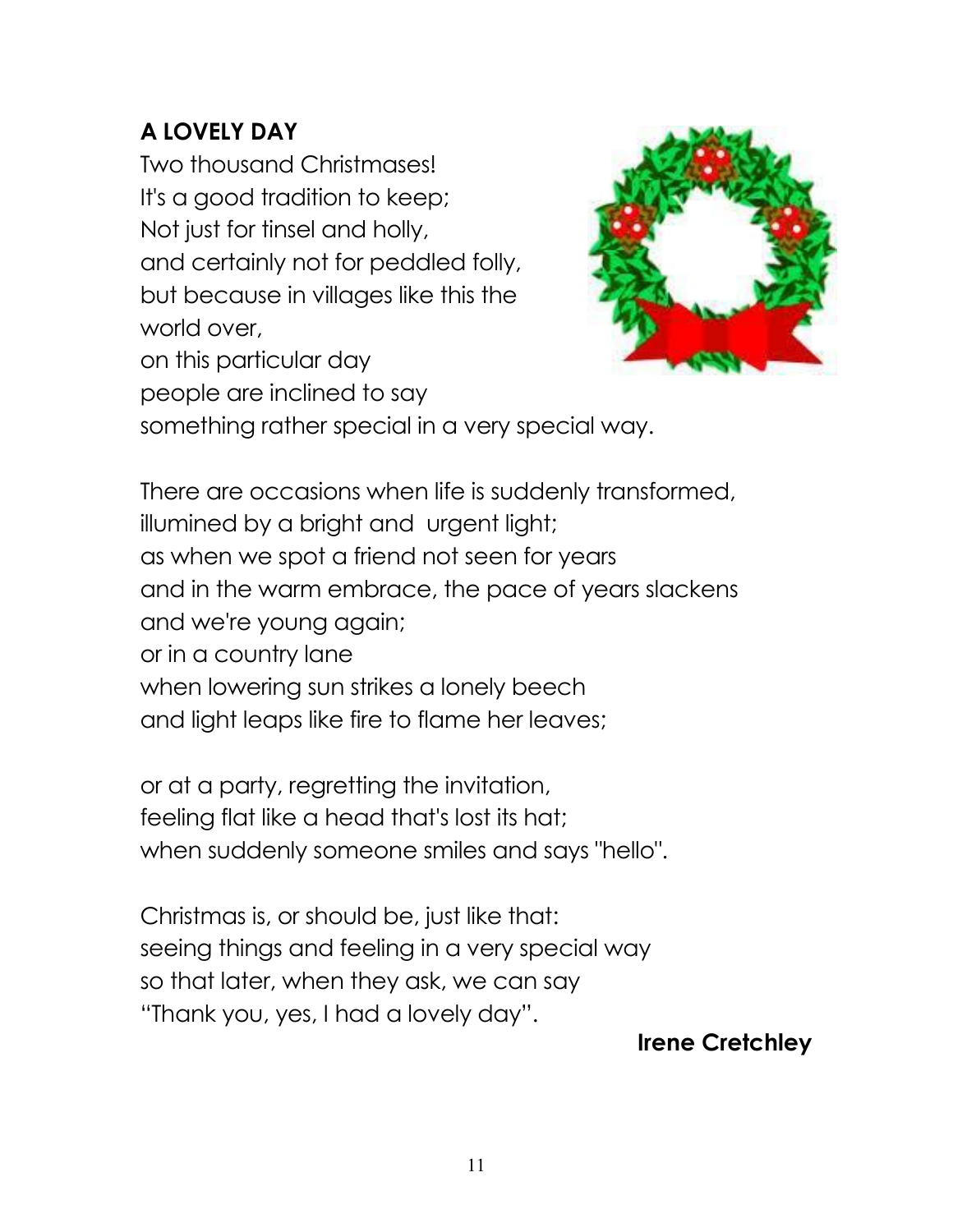## **CAN YOU HELP?**

It seemed to us last month, as we edited the Parish Magazine, that there is so much talent in our congregation that we should be harnessing it for the common good: both in Church and, in time, further afield.

There is one immediate need, please. We get telephone and email messages from individuals and relatives of individuals who would like to attend one of our Services but can only do so if someone is kind enough to give them a lift each way. *Can you help please?*



It does not have to be a permanent arrangement but we do need weekly cover to make sure that those who cannot get to Church under their own auspices are catered for. If I could match drivers and passengers by location, that might spread the load. I know that many of us already do

this and it is deeply appreciated.

Jane and I will do the organising. If you are willing to be part of a team of drivers who will take someone to Church from time to time, will you please contact me either by **telephone [01844 344650] or e mail [cjmtyrer@btinternet.com**]. Similarly, if you know of anyone who would like to be taken to and from Church, will you please pass on their details to me or invite them to get in touch.

**A MORE SUBSTANTIAL TASK** is a "skills audit". Have **YOU** a particular talent [I am writing this on Sunday the 13th November, after the Gospel for the Day and Helen Peters" sermon about talents] which you would be willing to offer to the Church and Community?

**Please contact me ! Christopher Tyrer**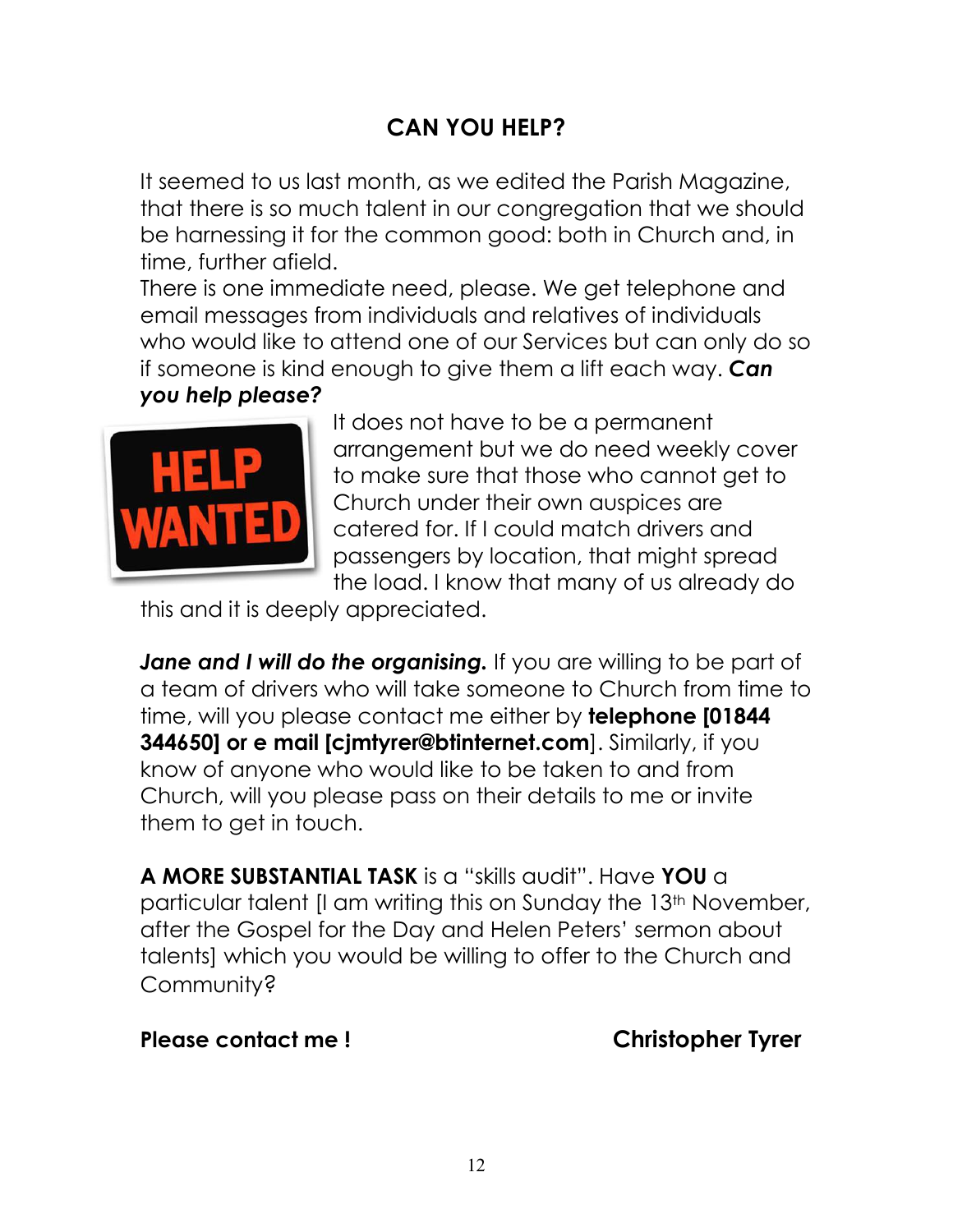## **GOOD COMPANIONS**

Our November meeting began on a sad note with members present observing a minute's silence in memory of Dorothy Phillips who died on 23rd October, barely a month after her 90th birthday. A few members were able to attend her service at church.

We welcomed as guest speaker Geoff Burnett who showed us his compilation of slides illustrating the changing scenes of the



Four Seasons. With appropriate background music we were treated to views of places near and far as seen at different times of the year. Magnificent scenery was on view together with close ups of flowers, animals and birds and beside far away places such as Bamborough Castle in Northumberland and Highland Scotland we had on our own

doorstep our parish church and Church House with the cricketers at Bradenham with the manor and St. Botolph's in the background. This was a pleasant and relaxing show. The absence of a verbal commentary perhaps enhanced its enjoyability.

December sees the close of our year with the traditional lunch. Members attending are reminded to be in their places by 2 o'clock when we hope service of the meal will commence.

### **Michael Harris**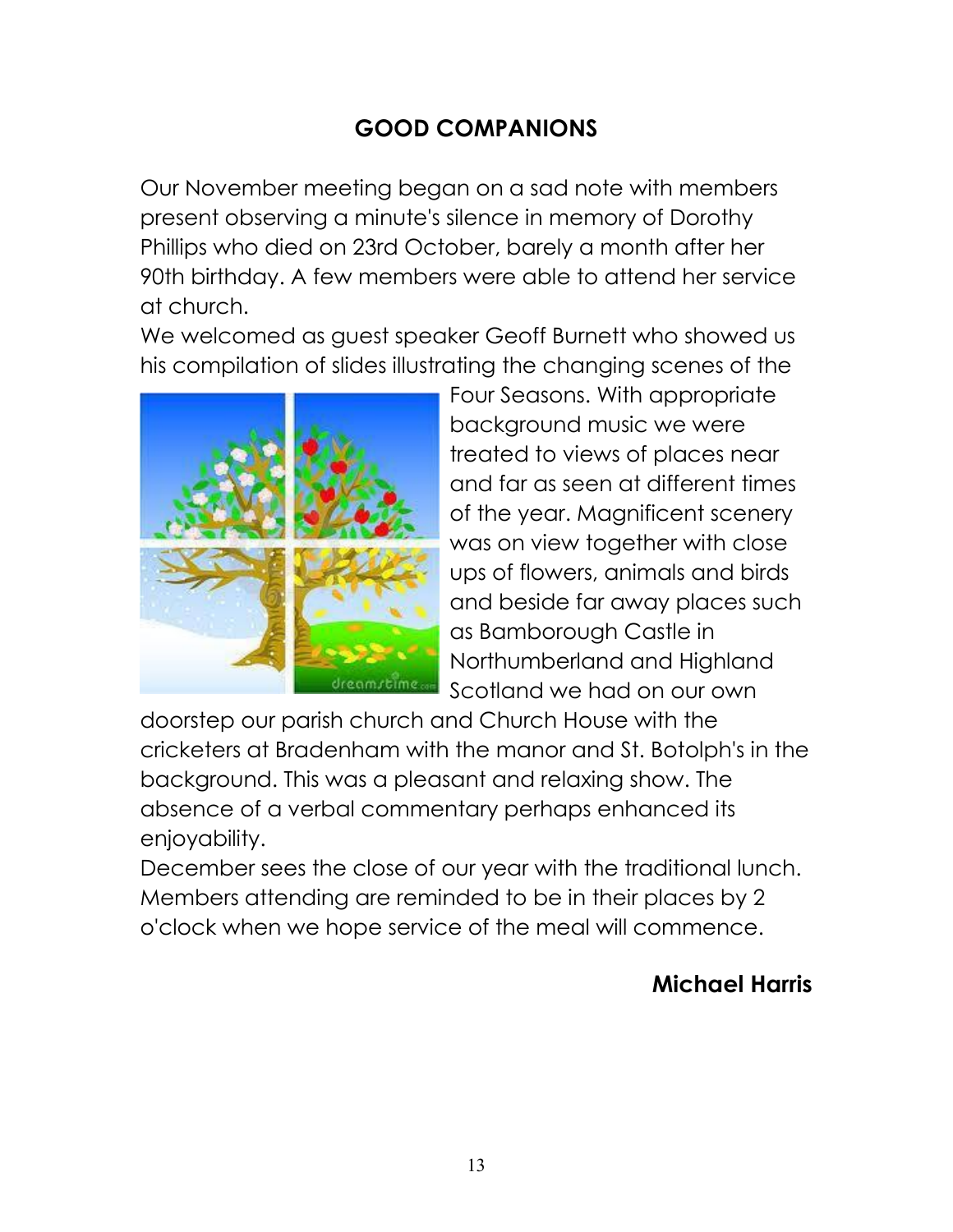### **EBENEZER CHILDREN'S CENTRE, UGANDA**

I have recently received the following news from Pastor Samson:-

I am happy to inform you that I have been selected to be a member of a committee to organise The Inaugural National Children"s Thanksgiving Gala/Day which takes place at the Serena Hotel in Kampala on 24<sup>th</sup> November. I have also been nominated to receive the children"s award at this event which will be attended by many important people in Uganda including the President and First Lady, and also Kofi Annan, the former UN Secretary General.

The invitation states "With much pleasure we would like to inform you that you have been nominated to receive an award for the great work you have done to mitigate the plight of orphans and vulnerable children in Uganda"

Ten children from the Ebenezer Centre will also attend and will recite a poem before the guests.

**Rita Pulley**

# **Crèche Rota**



#### **Decembe**r

4th Lyndsey Robinson / Angela Aze / Lucy Rippon 11<sup>th</sup> Anna Pedrette / Shirley Brown / Zoe Stamp 18<sup>th</sup> Jean Godfrey / Ann Long / Kirstie Brewer 25<sup>th</sup> Creche open, but parents are responsible for their own children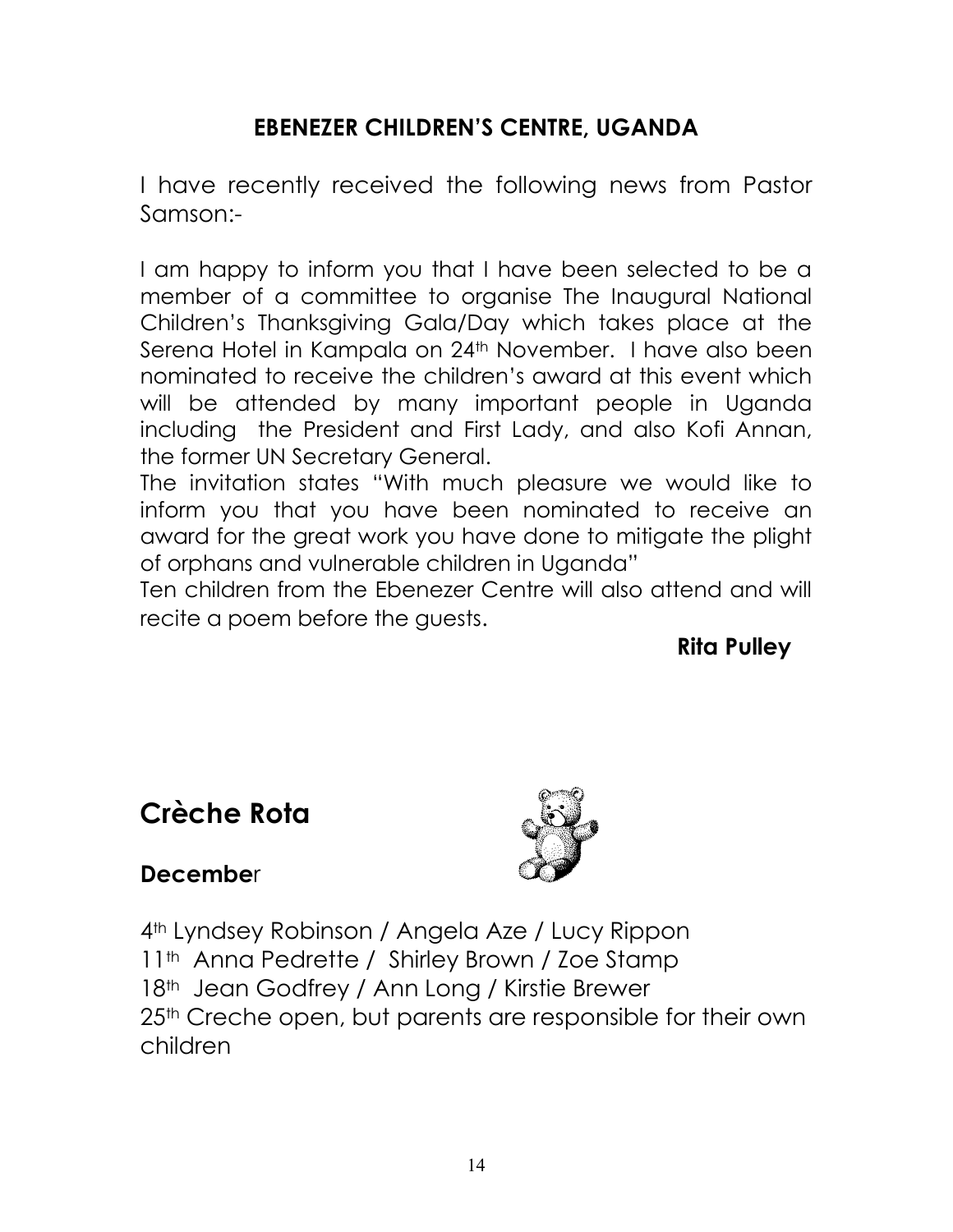# **Heavenly Voices**

What a wonderful treat was in store when we arrived at the church at the appointed time of 2.48 pm on Sunday, 23 October where the Piggotts Choir was to give a recital.

The mixed choir sang unaccompanied and their harmonising was exquisite. We were treated to beautiful pieces of church music by such composers as Thomas Tallis and also to lilting love songs by, amongst others,



Debussy. The voices of the singers of various ages filled the church, soaring into the beams and curves of the roof and then, in more pensive pieces, almost whispering, as if in prayer. One of the last pieces was the Ave Maria as sung by the Russian Orthodox Church, a spine-tingling sound which filled every corner of St Michael & All Angels.

It was almost unbelievable to learn that the singers had only been together for 48 hours. Their young conductor had achieved an amazing standard with this choir and the hour went much too quickly.

Do not miss any future treats of this nature – you will not be disappointed.

**Sylvia Clark**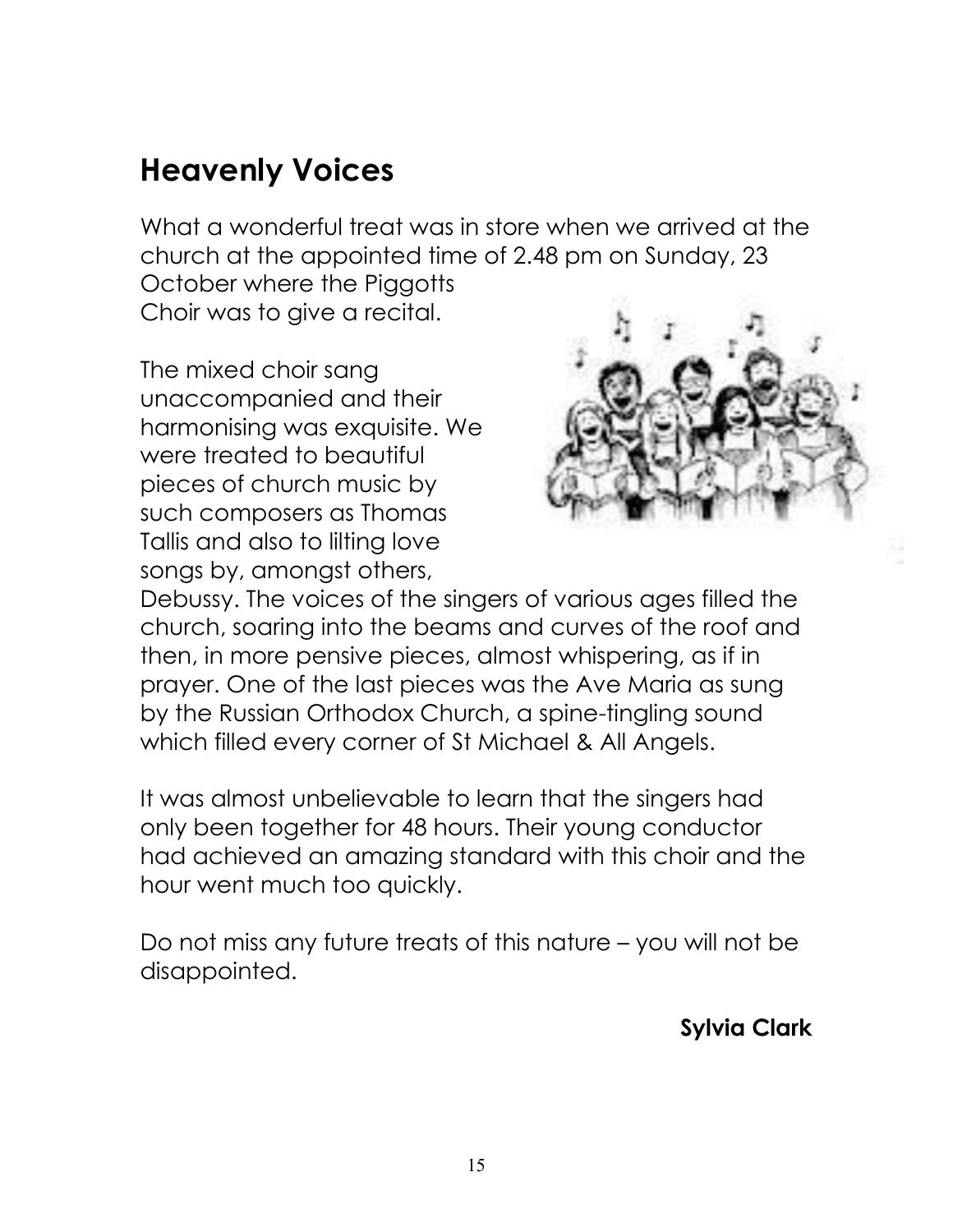*Susan Brice writes:* I find that I am rather drawn to characters at the edges of stories. So please may I introduce:

#### **Martha, The Innkeaper's Wife**

The days were long and hard. Mind you, the money came in handy. Our inn hadn't been as busy as this for years. Well, I suppose that's one good thing to come out of this long Roman occupation. This strange business of the census, it meant everyone was cast about, travelling around. And well, people had to eat and drink and sleep. All in all quite a good time to run an inn.

Mind you it would have been easier if my husband Joshua wasn't such a layabout. He was always there in the evening, propping up the bar, filling the room with his large voice, noisy with laughter and wine. But, where was he during the day when the work needed to be done? If he wasn't asleep then he always found something better to do. Never there to shift barrels of wine or bring in the water. As I bent to mop the floor, I smiled to myself. My mother had certainly been right to name me Martha! She had been right about my Joshua as well but there was no point in dwelling on that.

So, because of useless old Joshua, it was me who had to deal with everything that day, including that tired, dusty, young couple. They had arrived exhausted and she so obviously near her time. Well. I was a bit short with them I think ... I mean ... a room ... a room?! We hadn't had anything available all week. And Sarah the kitchen girl had sent her small, scruffy brother in to say she was sick, so I was rushed off my feet. But, somehow, something about them touched me. She should have been resting at home with her mother nearby, not travelling for day upon day to her husband's birthplace. And yet she seemed so accepting as if she knew that this was how it was meant to be.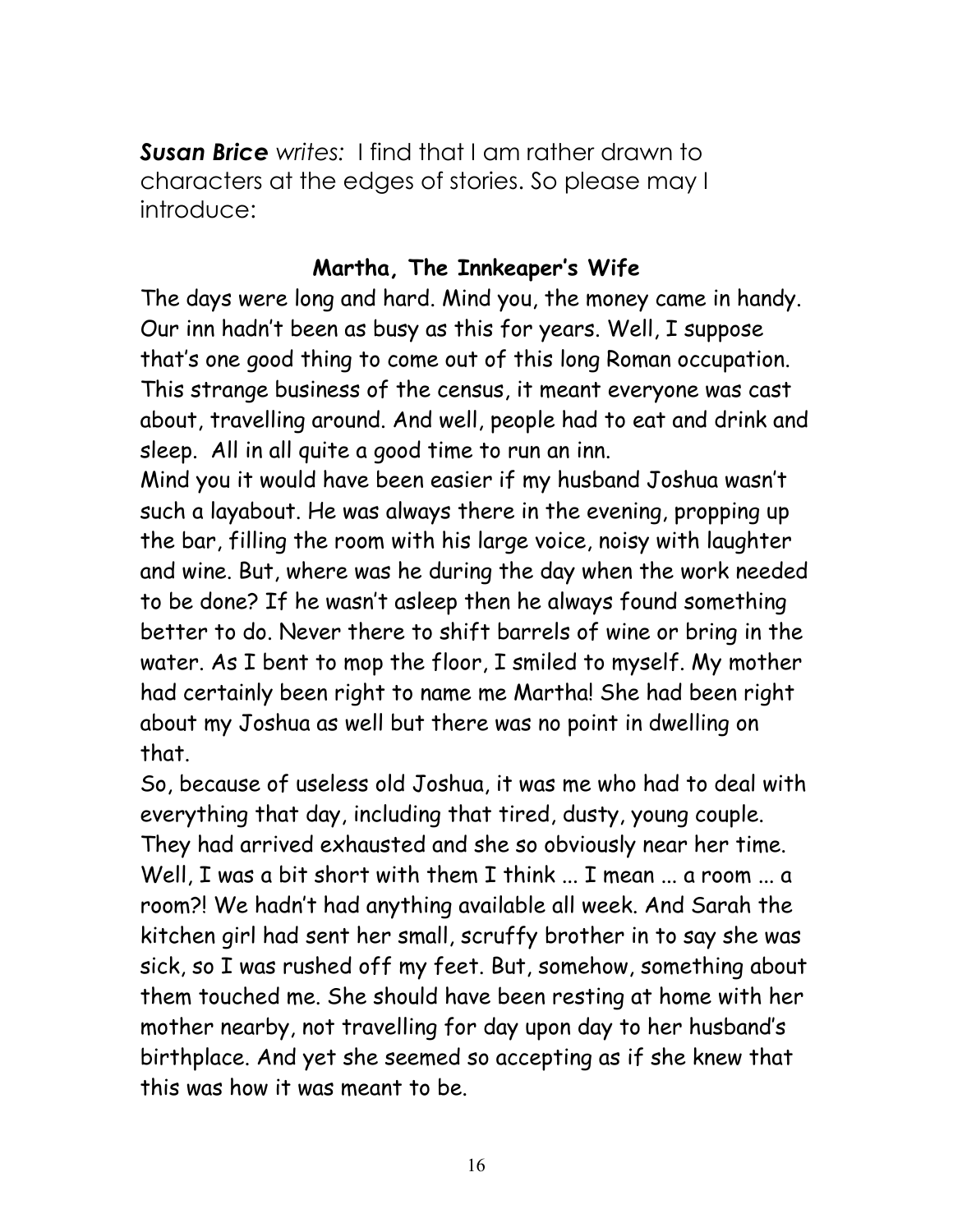I had nearly shut the door in their faces but suddenly I thought, well, something's better than nothing and so I offered them the shelter of the byre



behind the inn. Not where I'd have chosen to give birth but at least she had a roof over her head. She smiled at me and I was rooted to the spot. An ordinary girl I had thought but now with such a radiance about her; so thankful. I felt quite ashamed of all my harsh thoughts.

And that's how it was; that's how it came to be. The strangest time of my life I can tell you. But, well, also the most worrying. Taking food out to her one day, I missed my step and stumbled, scraping my forehead on a thorny bush that grew by the doorway. I wiped away the blood that ran into my eyes. The pain etched itself on my brain and my head rang with the sound of angry jeers, such that I looked around. But there was no one there. And then there were those strangers who came later, the like of which I had never seen before: such colour; such richness. They left gold and strange smelling unguents; peculiar gifts for a baby I thought. One day when I'd been helping to tend the little boy, I removed the stopper of a small silver bottle of perfume and the scent of death, pall purple and enveloping, spilled out into the stable. For a time it seemed to smother the baby. The child's father was oblivious, sitting quietly in the corner whittling a piece of olive wood into a beautifully carved shepherd's crook. But she saw it, I know she did. Her hands clenched and the colour drained from her face. It lasted but a few seconds and yet the world seemed to change before our very eyes. Then, the air cleared, the baby cried and with shaking fingers I fumbled to replace the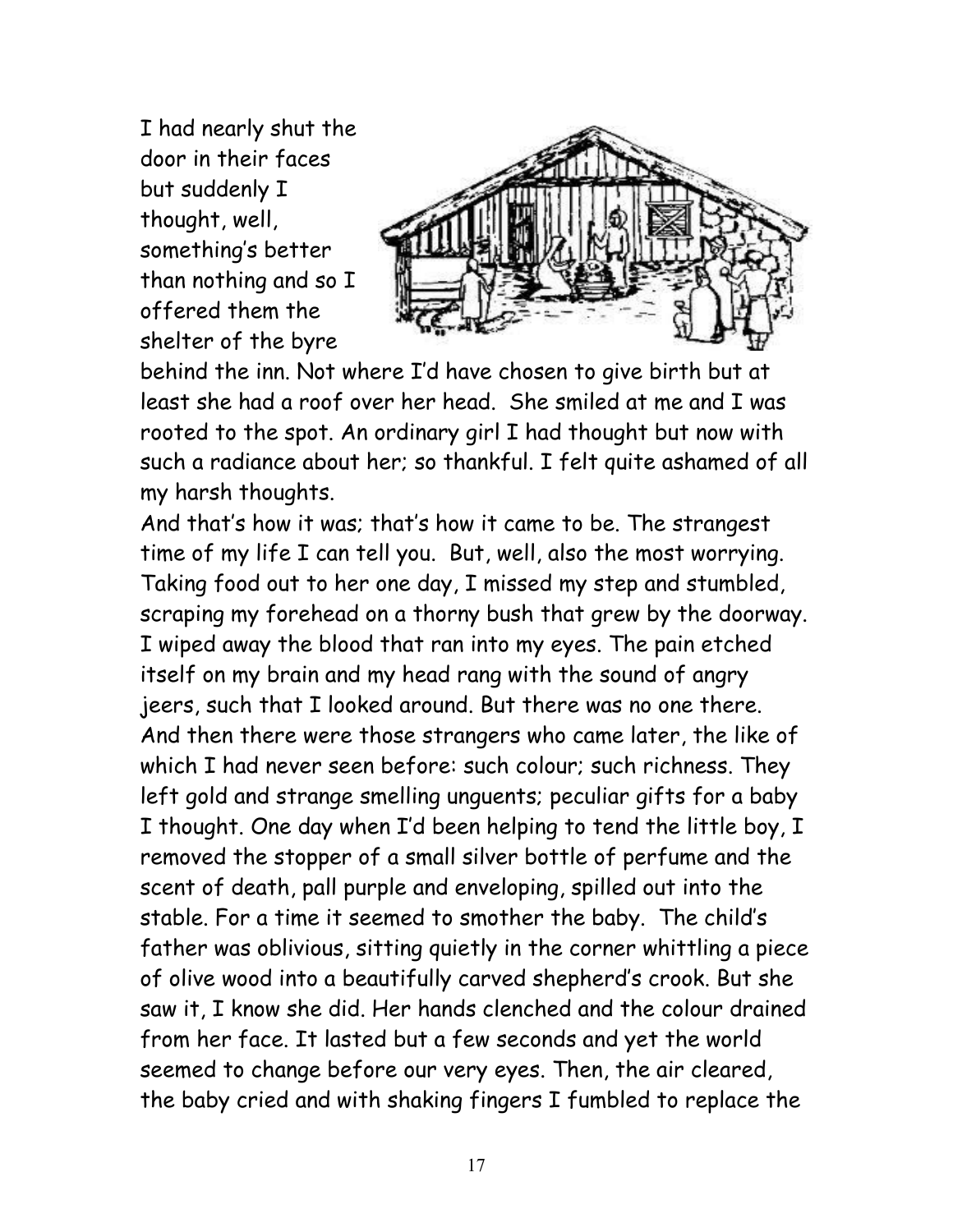stopper into the neck of the bottle. She and I avoided each other's eyes and I stumbled out of the byre making excuses: food to cook; customers to serve.

Then came the day they left, in haste, in terror really, scattering possessions as they struggled to find safety in a fragile future. Herod was mad, that puppet king of Caesar Augustus, so frightened of losing his position that he was prepared to kill innocent Jewish babies. Anyway, all those pieces of wood that the man had been working on, very skilful he was I can tell you, had been propped up in the corner of the stable and he sent them crashing down as he rushed through the archway. They fell into the straw, one piece lying over another. There was a deep silence. Then the girl whimpered, held the baby even closer, as if she could protect it from the world and ran out onto the West Road, towards Egypt.

The image swam before my eyes as I crumpled onto the floor. Later, as I was lying on a straw pallet, my mother said I looked exhausted; overworked. She said it loudly, so that Joshua would hear. I smiled and nodded at her. I wasn't going to argue but I knew my collapse had little to do with the hard, physical work that was my daily life.

Joshua gave me a piece of swaddling cloth that had been left behind. He didn't say anything but he knew I'd grown fond of the child. He spoilt his thoughtful gesture by slopping wine on to the cloth as he handed me the cup. The red liquid splashed onto the material and as it did so it became thicker and sticky to touch. And my heart broke.

**Susan Brice**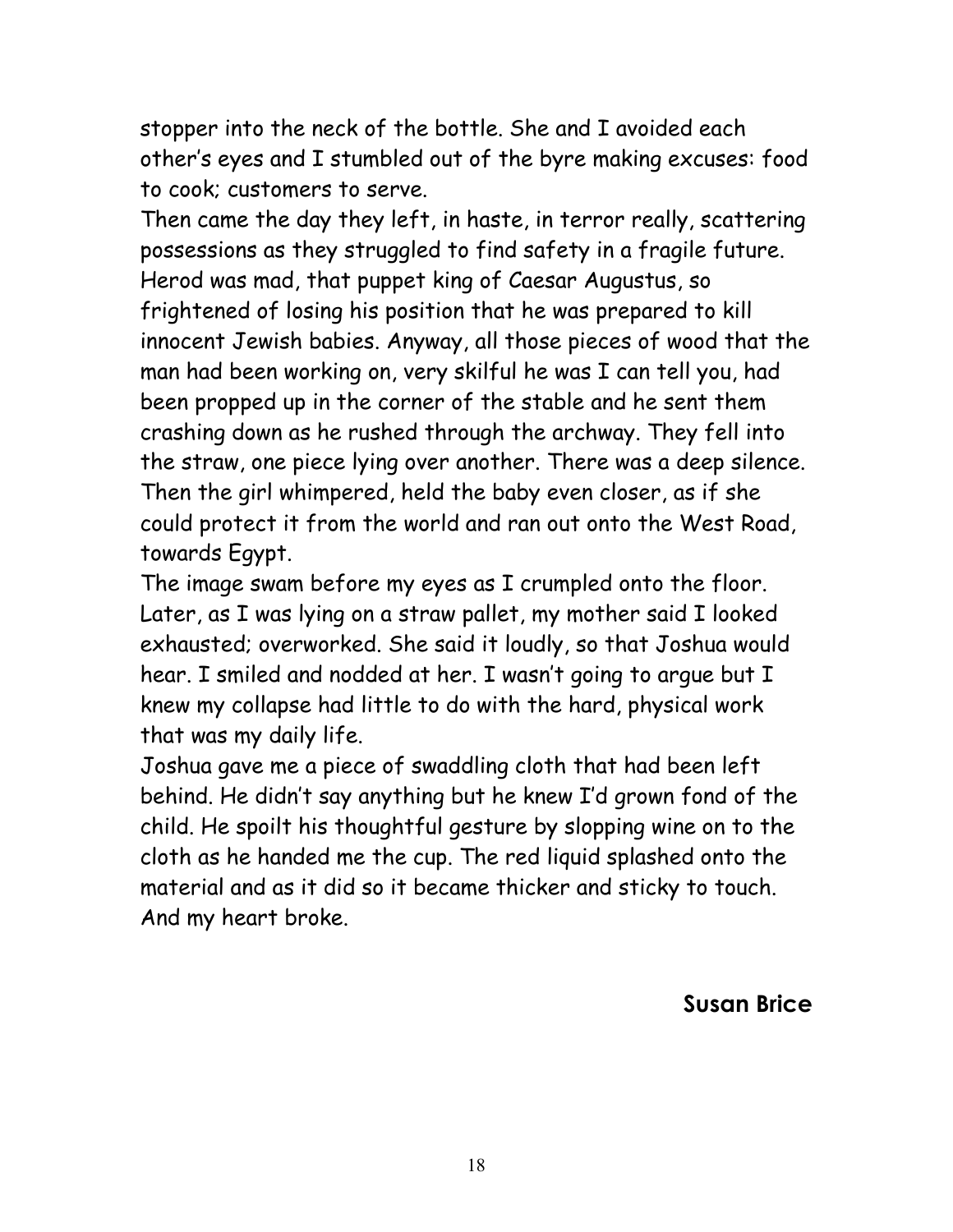# **Multiple Sclerosis Society**

The High Wycombe and District Branch of the MS Society held their annual Ploughman's Lunch and Mini Bazaar on Saturday 5th November in Hughenden Valley Village Hall and raised a total of £850.00, which is a fantastic amount.

I would like to take this opportunity to thank everyone who gave their time for free to help on the day and also to everyone who came and supported our event. It is very much appreciated and the money will be used to help people with MS in the local area.

# **Belinda Peddle**



# **Valley Wives - November Notes**

In a brief resume of the AGM, Jill was pleased to report that we had a good attendance and that the leader, the committee and the membership subscription have remained the same. Our fund raising stall is to support the South Bucks Hospice again , we are to make our usual donation to the Multiple Sclerosis Society, and continue to raise funds for Leukemia Research by buying cards, wrapping paper etc. from Margaret's sales table. Jill thanked Doreen for arranging a Theatre outing to Aylesbury to see the "Nutcracker "ballet which was excellent, and travelling by bus proved very convenient. Jill welcomed our speaker Mr. Trevor Richardson, an art restorer who gave a very informative talk on "The Art of Christmas". He commenced with the Lindisfarne Gospels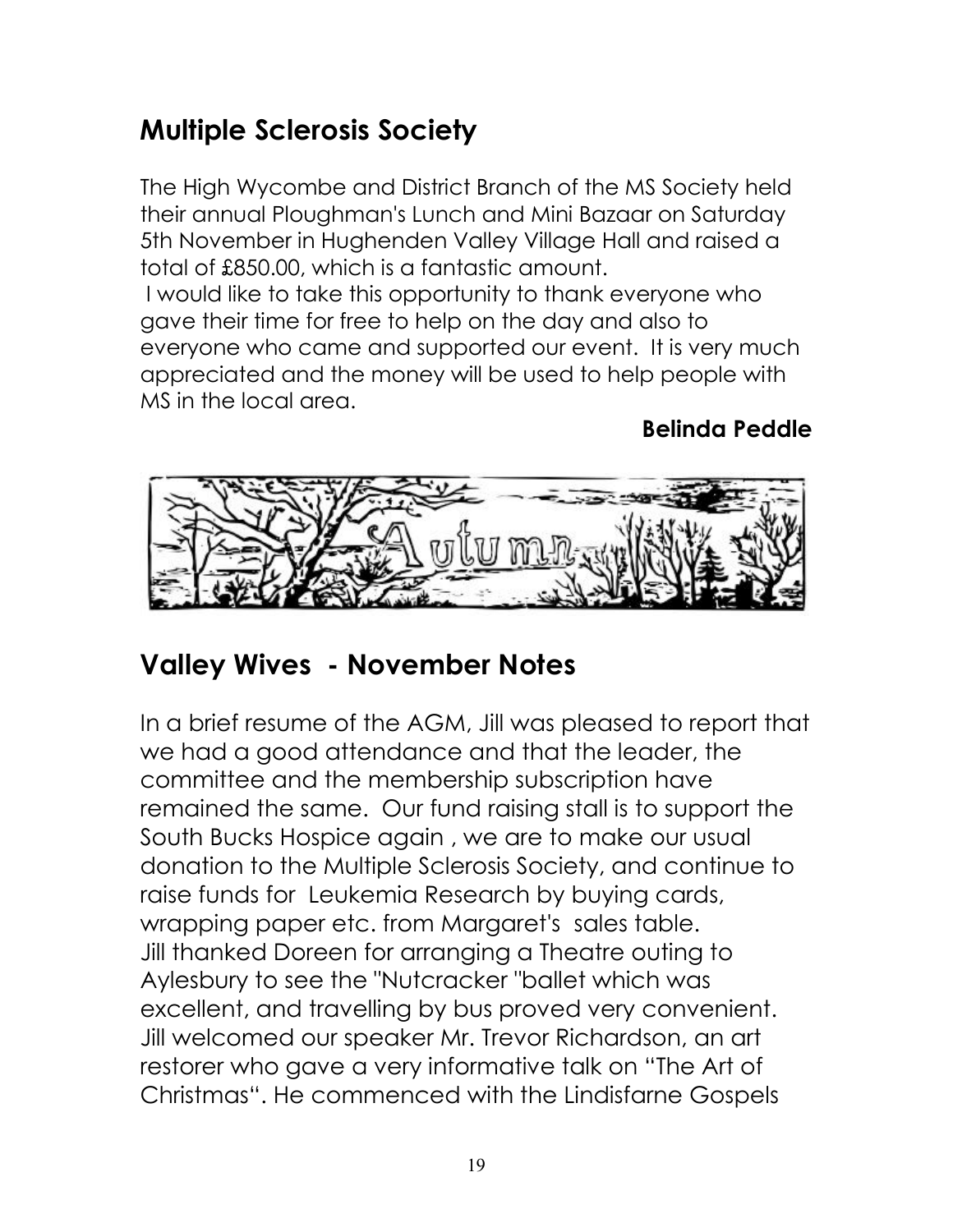and how the monks had depicted the Annunciation and the Nativity. He continued with slides showing religious paintings by famous artists throughout the next 600 years, explaining that the early artists did not understand perspective, and had no idea what Bethlehem looked like. Consequently they



depicted it, for example, in an Italian or Dutch setting. Trevor pointed out the beautifully crafted paintings and compared ancient and modern techniques.

The feast of St Nicholas was celebrated before Christmas as we know it, and paintings of this time showed the harshness of 16th century winters and hardship of living in those times. Paintings of Victorian Christmases showed some of the traditions we have today but how very different Christmas is in the 21st century. The variety of different symbols we have on cards, stamps, adverts etc. are only relevant to the period in which we are living. Ideas tend to become all muddled up, but nevertheless they are a modern tribute to Christmas. Janet proposed the vote of thanks for the enthusiasm with which Trevor presented the interesting stories of the paintings, ranging from the first nativity to the present day.

**PS** Banana skins do indeed clean brown leather, but I haven"t had such success with one of last month"s hints, that half a potato dipped in Bicarb removes rust (maybe it is the wrong sort of rust!)

**Joan Steel**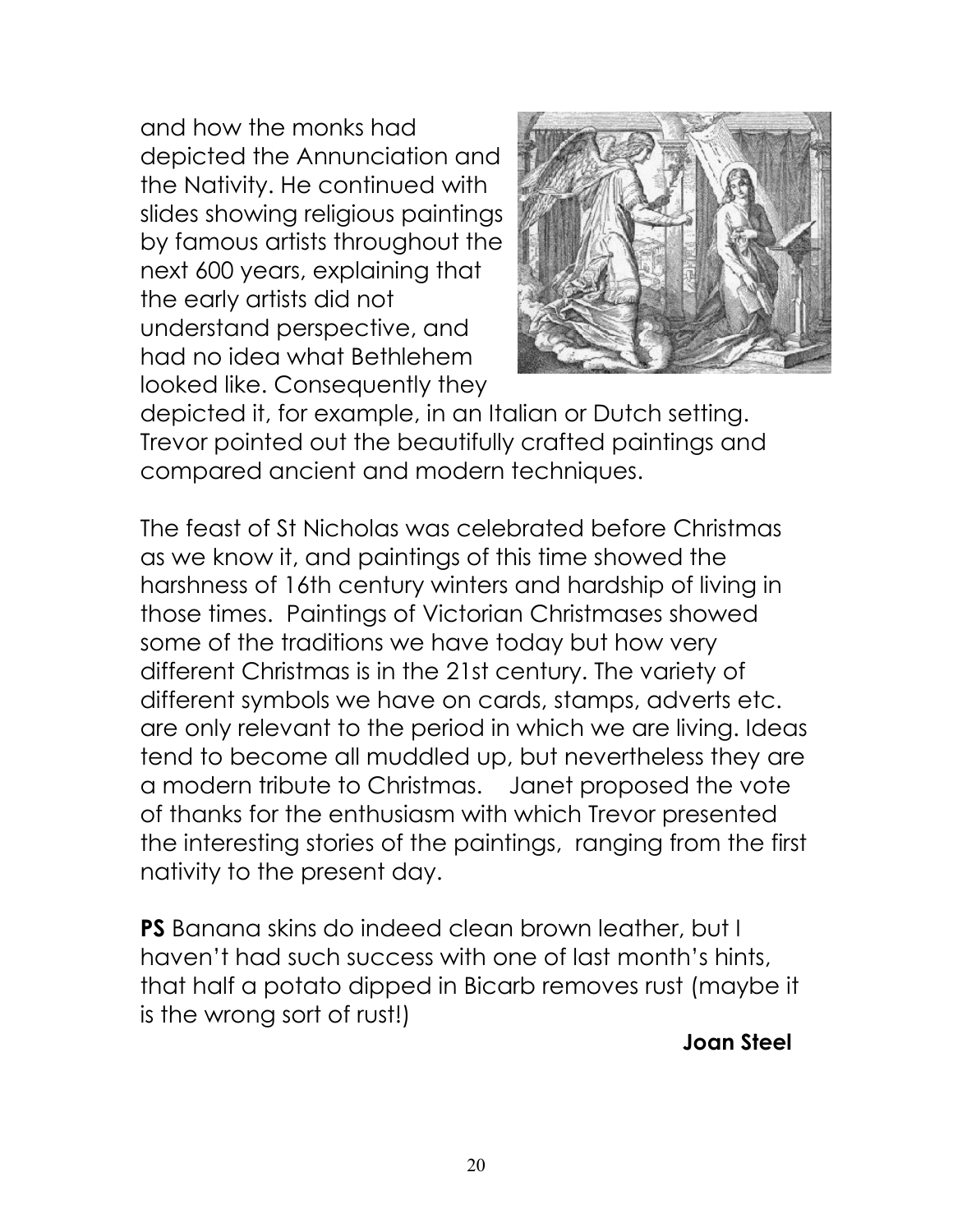# **The Big Society?**

On 2nd November Christopher Tyrer and I spent a day up in London at a conference facilitated by a number of organisations each with children in churches as their focus. The conference was called "Churches and the Big Society", and the following is an extract from the keynote paper at this conference.

"We have an opportunity before us; we have a rich heritage; we are called to be witnesses and disciples of Jesus; and our commitment to children gives us potentially unique perspectives on the "Big Society".

Any talk or thinking about something as complex as 'society' must be multi-layered and richly textured. It must range from the very local to global, from the individual to a community, taking account of economics, politics, sociology, psychology, history and many more, but today we bring a particular light to the subject. We bring the wisdom of Christian theology, tradition through the ages and from around the world; and we pass on the truth that the door to any Big Society is child-shaped. Unless a community or society is child-friendly, it will not be a truly Big Society.

Whatever a Big Society is about, it is not power, size or success. Our God is the God of small things, where a mustard seed serves as an apt picture of the Kingdom of Heaven, and a little child leads the way. In truly welcoming a little child in the name of Jesus, we usher God's way of doing things into our neighbourhoods"

Watch out for some outputs from the conference that may emerge in **4Ps** initiatives in the future! **Jane Tucker**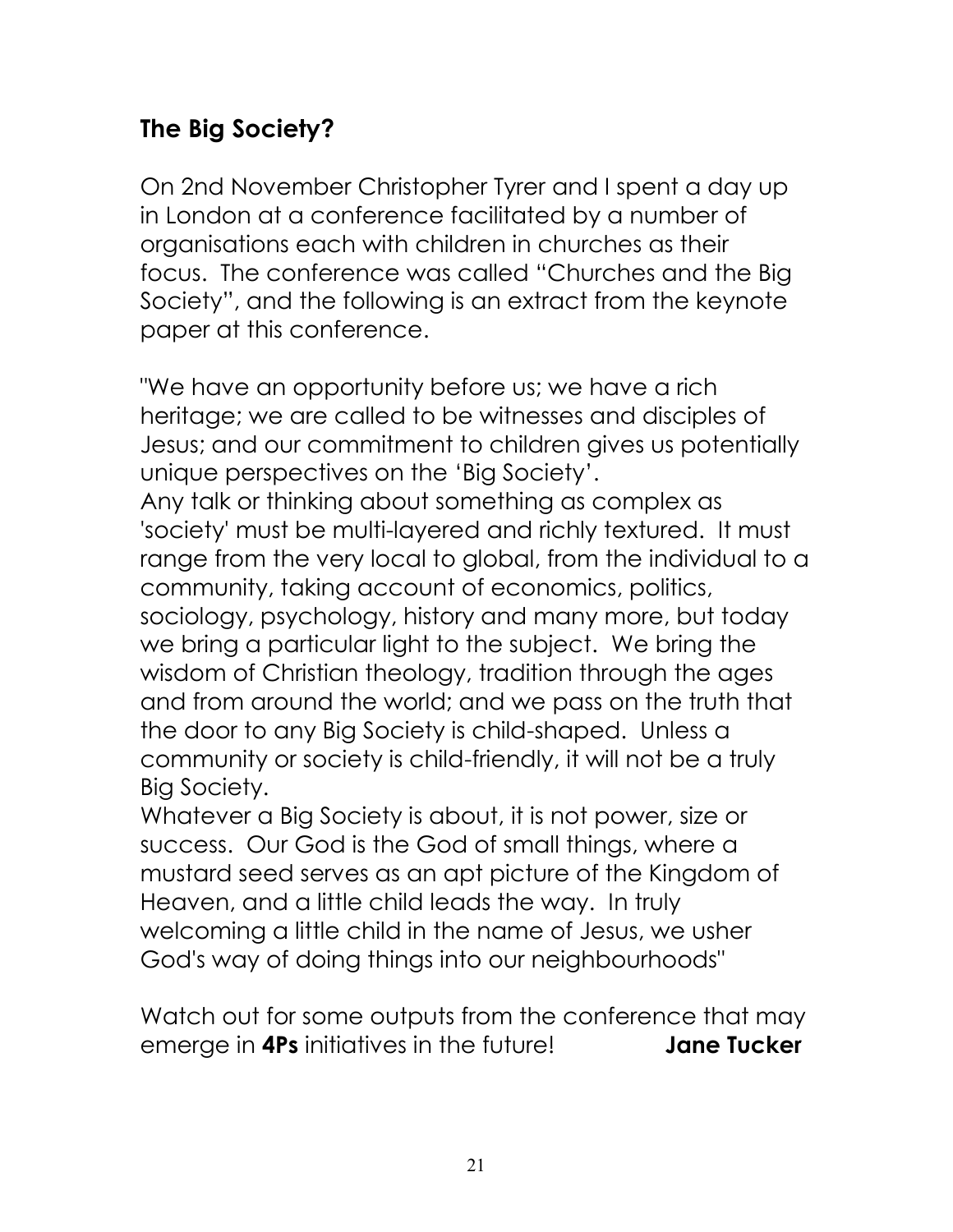# **December Recipe**

# **Bedfordshire Apple Florentine Pie**

### **Ingredients**

4 good sized cooking apples 2 tablespoons sugar (white) Lemon peel Shortcrust pastry Pinch of cinnamon 1clove Grating of nutmeg 1 tablespoon brown sugar 1 pint ale



### **Method**

Core the apples, wash and dry and sprinkle with the white sugar and lemon peel. Place the apples in a pie dish, cover with shortcrust pastry and cook for about 30 minutes. Remove the pastry. Heat together the ale, brown sugar, clove and nutmeg but do not boil. Pour over the apples in the dish. Cut pastry into pieces and return to the dish. Serve hot.

*This dish is an 18th century one and was traditionally served at Christmas time.* 

**Ann Way**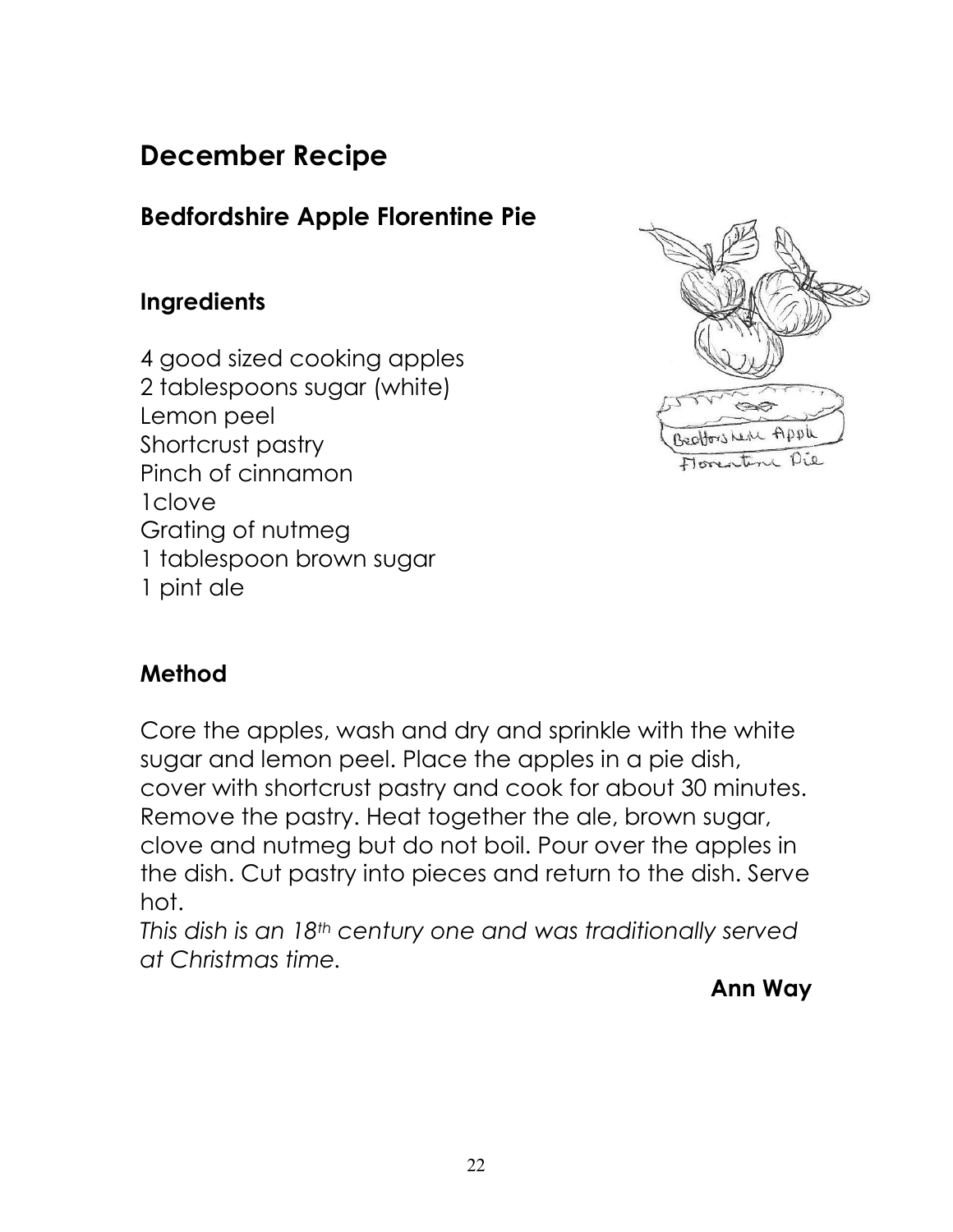# **PC or not PC?**

### *Judy Wilson writes*

I have a dear friend who married an American and lives in Florida. We email each other regularly, usually family news but the other day she sent the following to me. I've adapted it slightly but I think we are all sufficiently acquainted with the U.S to recognise most of the names, and certainly the underlying message is as relevant here as it is in the States.

# **'TWAS THE MONTH BEFORE CHRISTMAS**

'Twas the month before Christmas When all through our land Not a Christian was praying, nor taking a stand. Why the PC Police had taken away The reason for Christmas - no-one could say. The children were told by their schools not to sing About Shepherds and Wise Men and Angels and things. "It might hurt people's feelings", the teachers would say. "December 25th is just a 'Holiday'". Yet the shoppers were ready with cash, cheques and credit Pushing folks down to the floor just to get it! CDs from Madonna, an Xbox, an Ipod Something was changing, something quite odd! Retailers promoted Ramadan and Kwanzaa In hopes of selling books by Franken and Fonda As Targets were hanging their trees upside down At Lowe's the word Christmas - was nowhere to be found. At K-Mart and Staples and Penny's and Sears You won't hear the word Christmas: it won't touch your ears. Inclusive, sensitive, Di-ver-si-ty Are words that are used to intimidate me.

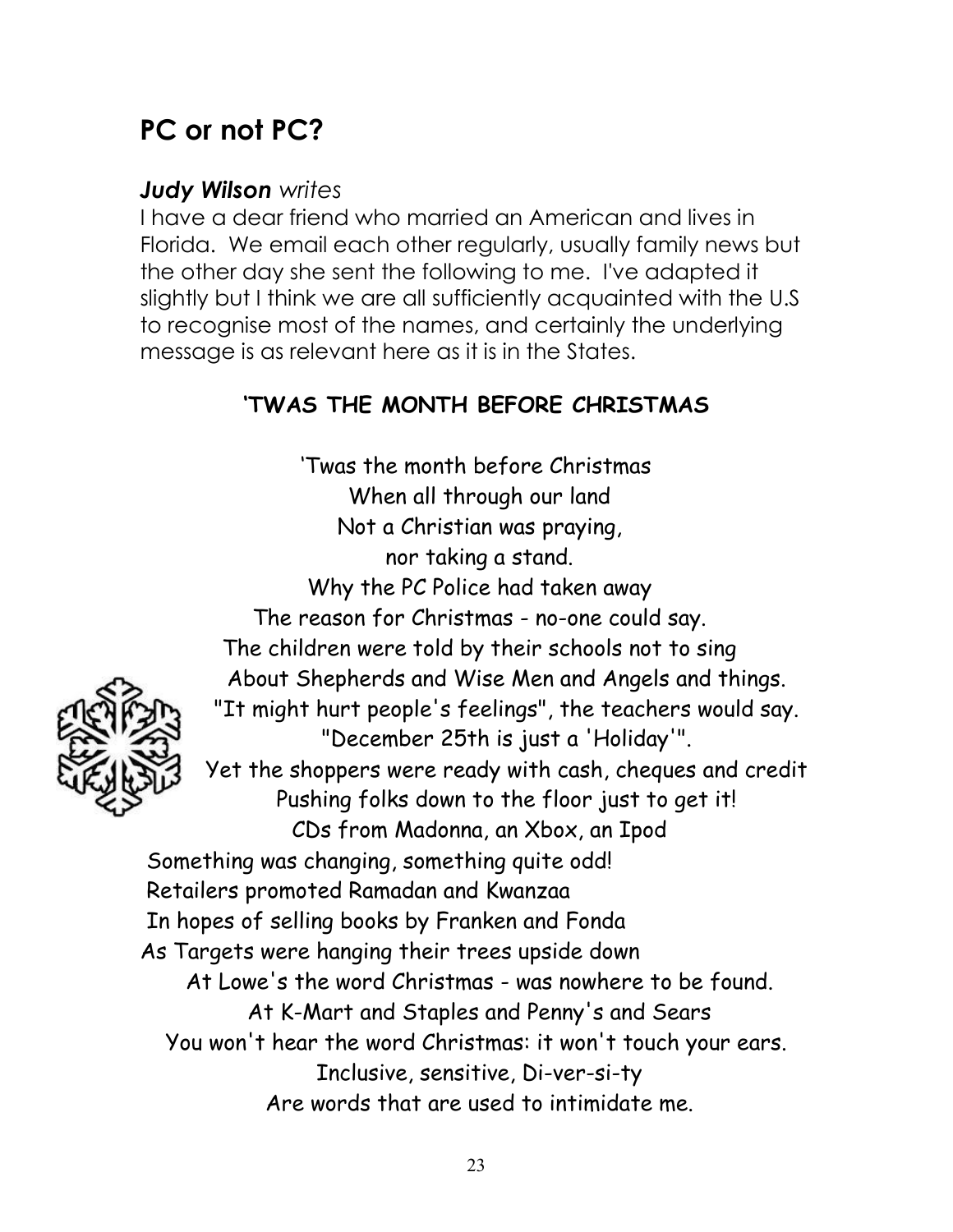At the top of the Senate, there arose such a clatter To eliminate Jesus in all public matter. And we spoke not a word, as they took away our faith

Forbidden to speak of salvation and grace The true Gift of Christmas was exchanged and discarded The reason for the season, stopped before it started. So as you celebrate "Winter Break" under your "Dream Tree" Sipping your Starbucks, listen to me. Choose your words carefully, choose what you say Shout "MERRY CHRISTMAS", Not Happy Holiday!

Please, everyone join together and wish everyone you meet **MERRY CHRISTMAS!**

*Christ is the Reason for the Christmas Season*.

**Judy Wilson**

# **Notices**

24/7 **Prayer for Wycombe** this month takes place on Thursday, 8<sup>th</sup> December. Prayer commences at 8am and concludes at 8am on Friday. The sign-up sheet is on the table at the back of the Church and the Prayer Points will be available at the beginning of the month. These can be emailed to you if you wish. Do collect a copy of the Prayer Points as there will be a prayer request for Christmas Unwrapped included this month. Prayerfully consider signing up for an hour to pray for our town. In January 2012, 24/7 Prayer will take place on Thursday 12<sup>th</sup> in Church House. Please see weekly Church Notices.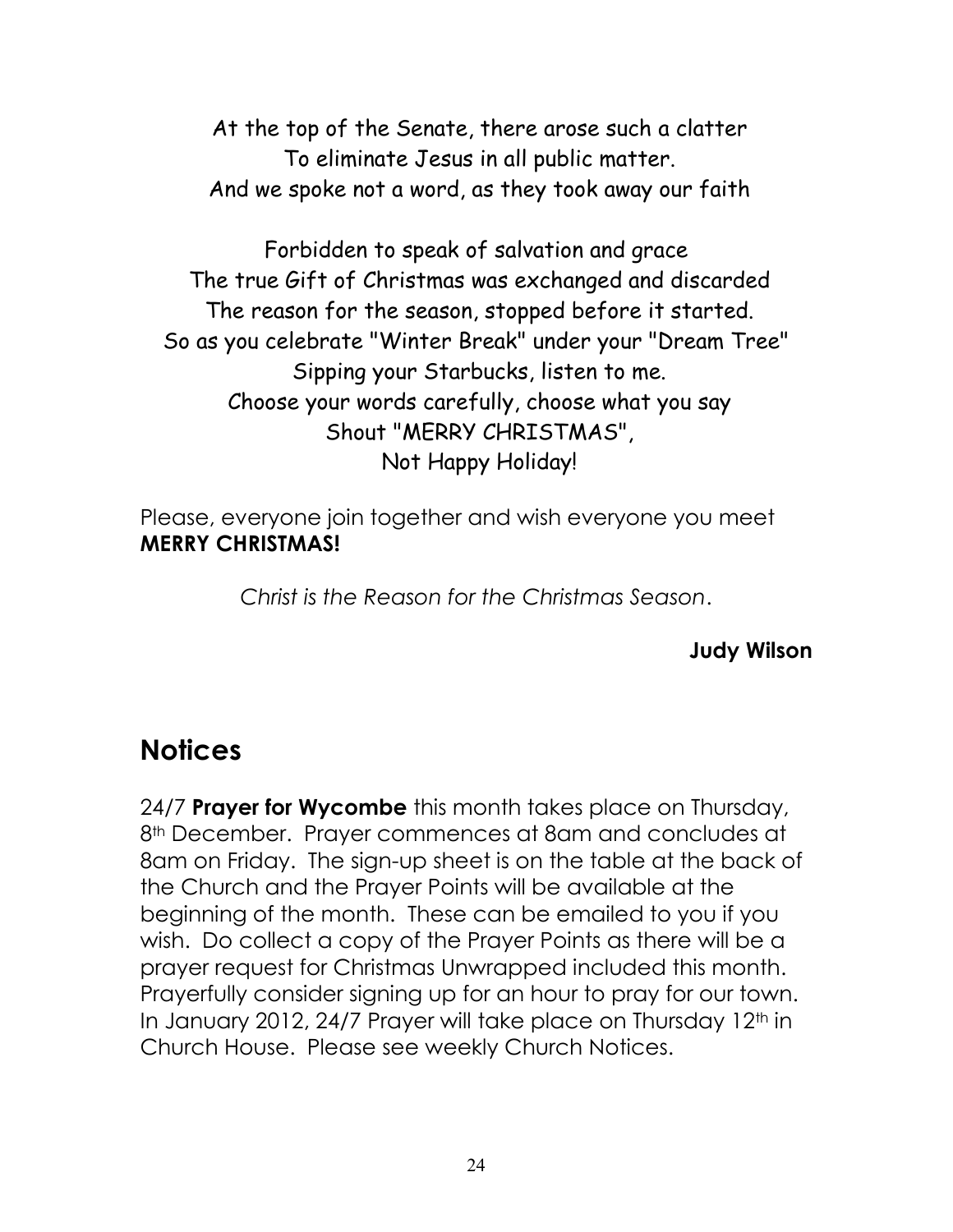

As you may be aware, **Christmas Unwrapped** will be taking place on 8th/9th December and there will be around 60 children, together with helpers, who will need to use the facilities in Church House on those days. The Prayer Room

will, therefore, be set up in the Donkey Shed, which will be made as cosy as possible. There will be a flask of hot coffee available in the kitchen for those who would like it and tea supplies too. For more details please talk to

## **Simon (563439), Jacky (07921 258822) or Yvonne (563960).**

**Yvonne Cooper**

# **FLOODLIGHTING DEDICATIONS**

Thank you to everyone who has sponsored the floodlighting for the many and varied reasons we have seen over the past year.



We have no dedications for December or January yet. If you have a special occasion to mark, why don't you dedicate the floodlighting? Your dedication can be for anything within reason, remembering loved ones, birthdays, anniversaries, weddings, new babies - or just for the joy of being alive!

**Lin Smit**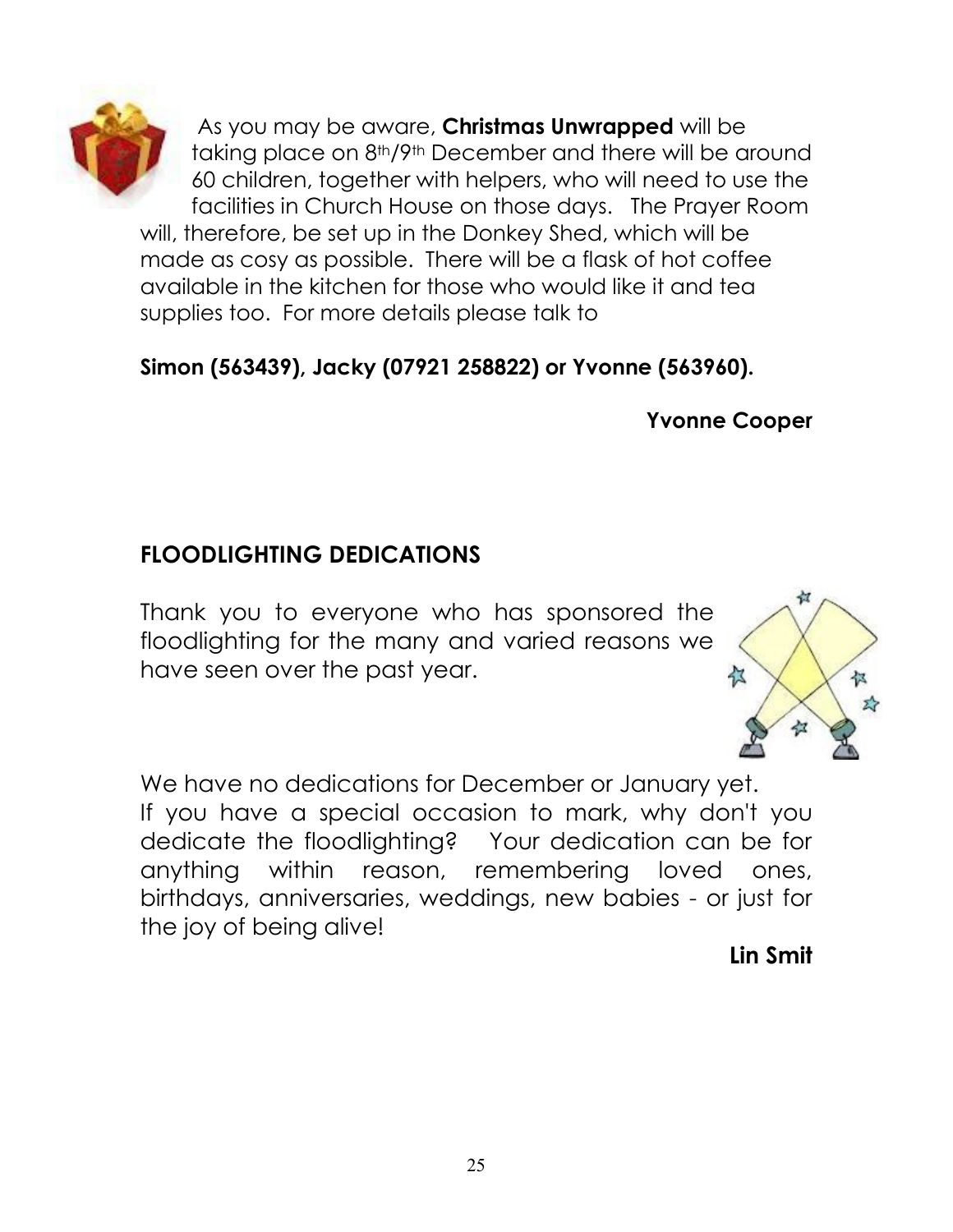# **Services for children and their families this Christmas**

You are all very welcome to come and join us during this Advent and Christmas time **Sunday 4 December, 10.30am Advent themed Family Service**

### **Sunday 18 December, 10.30am**

Christingle Service

All children, their families and friends are invited to join us to hear the story of the Christingle at this informal Service.



```
Wednesday 21 December, 1.45pm
```
Tiny Tots Informal Service

There will be a Christmas theme at this service where we have a story, some songs, toys and squash**.**

### **Christmas Eve, 3.00pm Crib Service**

Come and hear the nativity story, and help build the crib scene.

Especially suitable for younger children

## **Christmas Day, 10.30am - Family Communion Service**

*Everyone is very welcome to come and celebrate the birth of Jesus*

## *May we wish you a very happy and peaceful Christmas*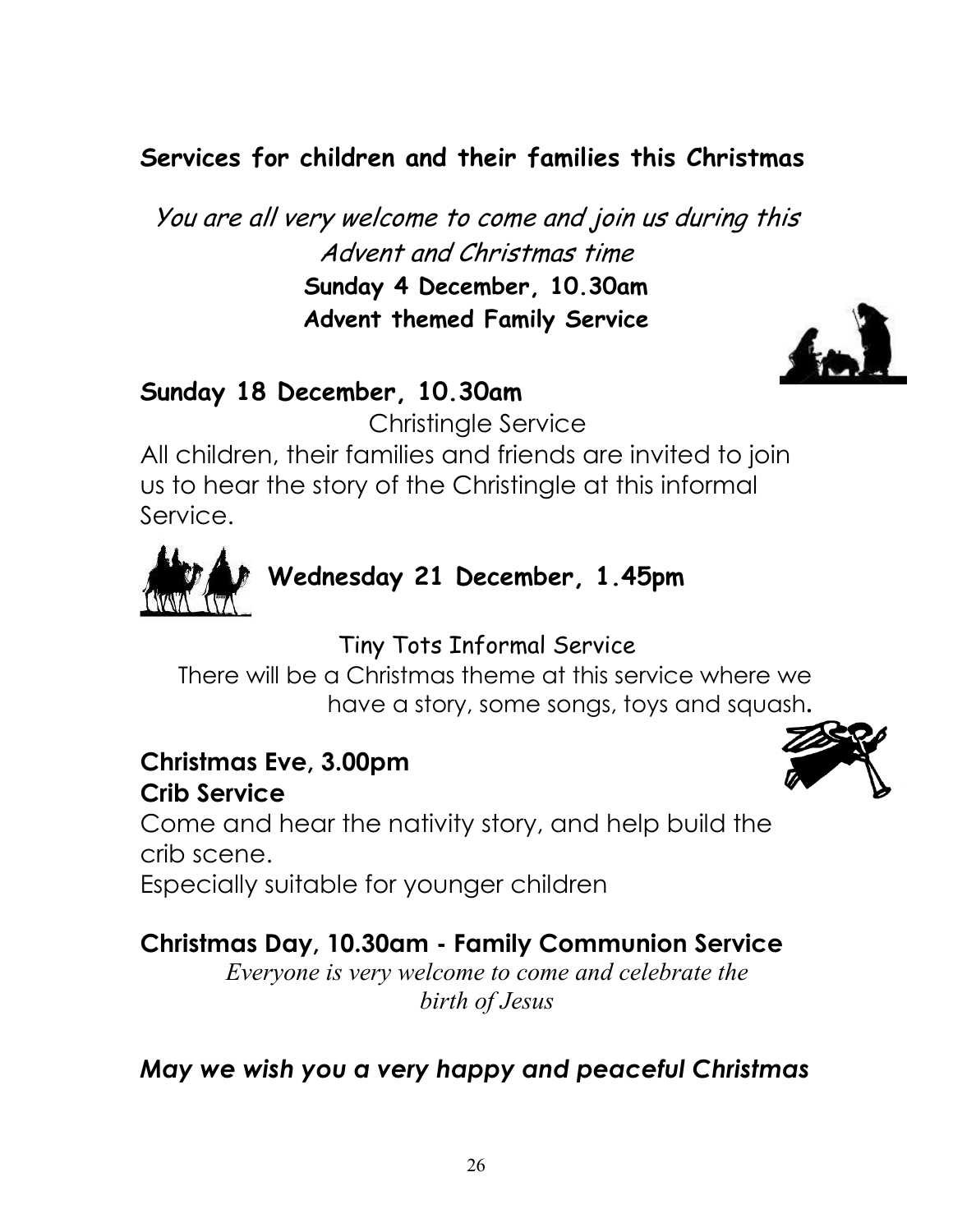# **THE WILDER SIDE**

I keep referring to the weather, but it really is a bit odd in this part of England for mid-November. It has been abnormally mild day and night, with balmy sunny days (like to-day -15 Nov), alternating with grey days (like yesterday) of what the met experts call "anticyclonic gloom". This is when high barometric pressure bears down on a stratus cloud sheet, and behaves like a blanket. There has been some rain; I emptied an inch worth out of the gauge recently, but it has made no perceptible difference to our poor little dried-up stream.

We had a narrow squeak a week ago when an asteroid the size of an aircraft carrier, travelling at 30000 mph, whizzed past 201,700 miles away – that is closer than the moon. I would term that a "near miss", but the astronomers said it was "no threat". How could they be so sure? This was the closest pass of a rock that size for 200 years. For those of you around in 2029 there will be another rock within 18,300 miles of earth, so watch out!

I have mentioned before that migrant birds fly in from Europe for our "warmer winters". Hence my delight at seeing a large number of birds (150 – 200) dropping out of trees onto a field near Shardeloes. They were mainly Fieldfares with their distinctive pale rump, but also a few Redwing, smaller and with a prominent white eyebrow, otherwise rather like our Song and Mistle Thrushes. You might see them in your gardens if it gets really cold. **Darrell Hamley.**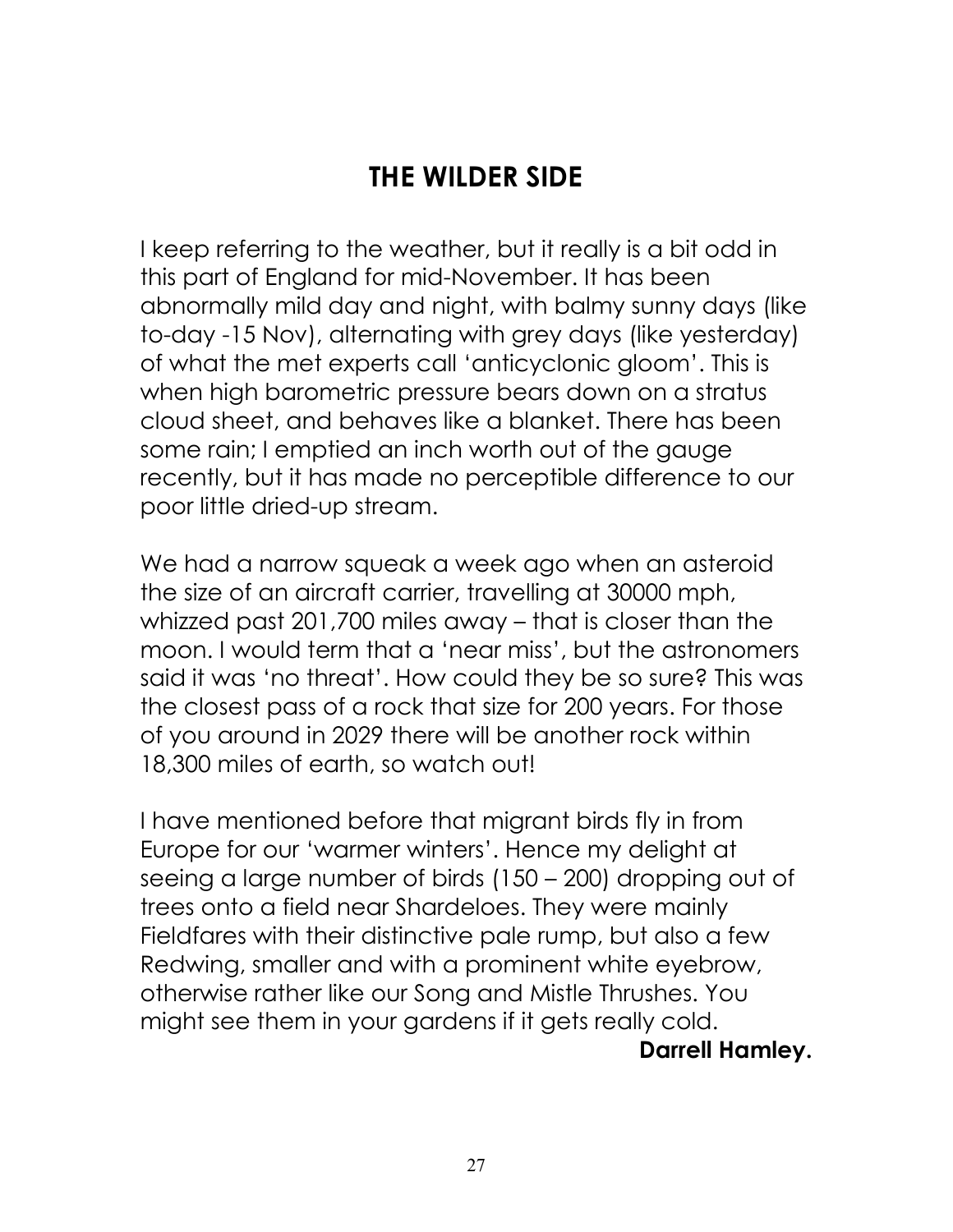

## **Mothers Union - November Notes**

"**Custody Visiting**" was the subject of a most interesting slide talk by our very competent speaker, Nia Sherringham, who carefully explained the role of a custody visitor, which herself and her husband Mark,

became after reading about it in the newspaper. They took a one-day intensive course of training and have since done paired visits, with a team of eight people of various ages and backgrounds. Husbands and wives are not allowed to visit together but between them they visit once a week.

To show why custody visitors are needed we were shown film footage of police brutality towards persons who are arrested in this country, which was very surprising and quite upsetting. Custody visitors are there to prevent this cruelty, and can visit the custody suite at the jail any time of the day or night without prior warning and have to be let in immediately. A jailer takes them round, and they visit every detained person who is in during that 24 hours, the maximum time before being charged or released. The visitors have to adhere to strict rules set by the Police and Criminal Evidence Act, regarding the questions they ask the detainees and the procedures they adopt. Following the visit the custody visitors make a report on each detained person, having checked on their food and water, their hygiene and safety, how they have been treated, their medication if needed, also they are allowed a doctor or interpreter and one telephone call.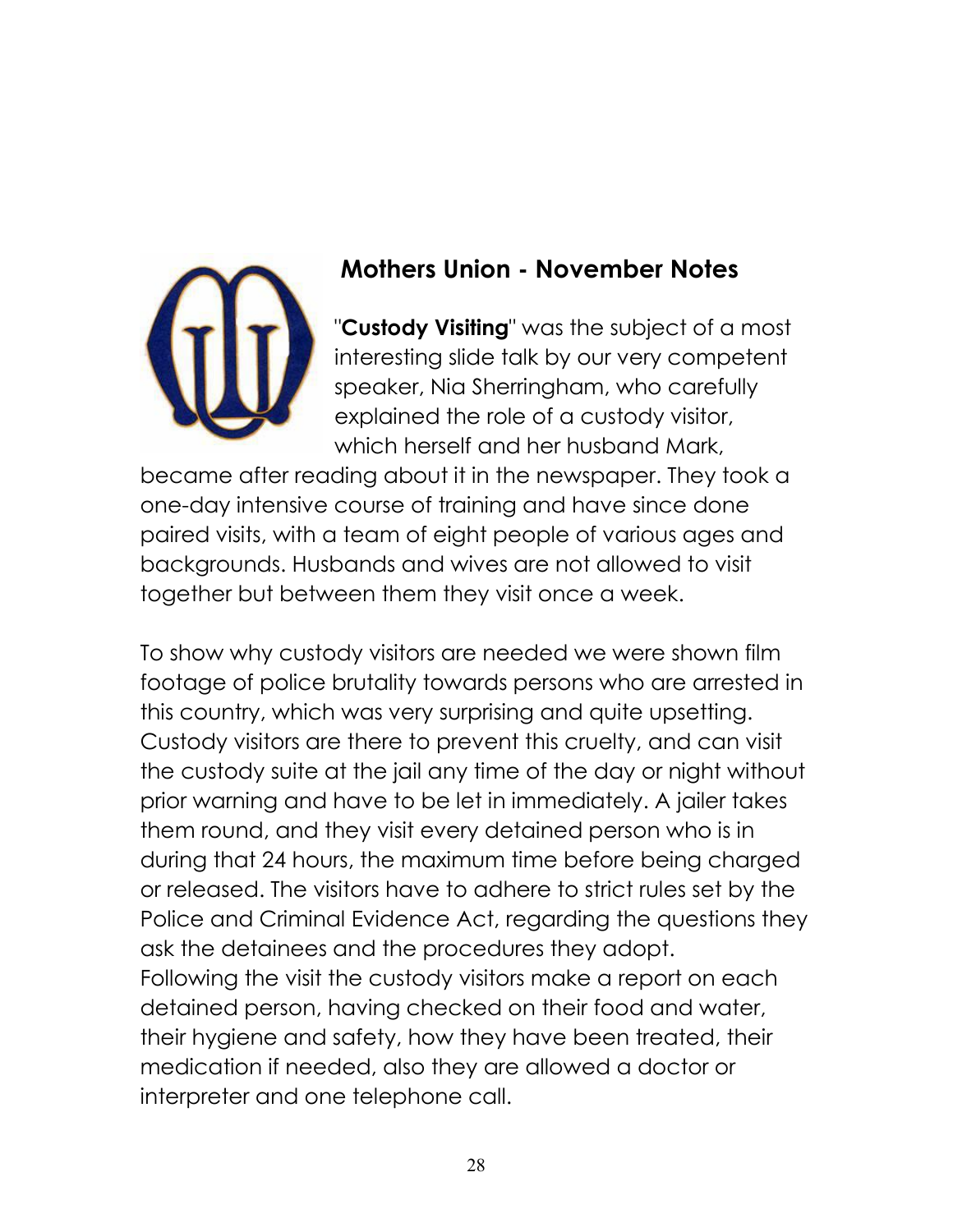Nia said that the custody suite at High Wycombe is of a very high standard.

Nia and Mark do this work to fulfill their role as Christians and to thank God that we have our freedom, do not suffer persecution for our faith or suffer other dreadful cruelties seen in some other countries. Nia concluded her talk with a quotation from the Bible, which you may like to read (Matt. Ch.6 v 31).

Ann Wint thanked Nia,on behalf of us all, for her excellent talk and for giving the time to be our speaker this evening. Our next meeting is the Advent Service in church house on Dec 6th. Please bring unwrapped gifts for the Wycombe Women"s Refuge.

The M.U. change of date for the **social**, please note that it is now on **10th January 2012 Joan Steel**

# **Housegroup Update – Autumn 2011**

#### **Monday Morning Bible Study & Fellowship – Ann Long and Judith Camplisson**

Have just finished 'The Sermon on the Mount', a traditional study guide in 13 sessions by John Stott which they did find a little challenging! For the Mondays left before Christmas they are using a York Course 'Better Together' which uses a CD containing conversation with a panel of experts and usually a reflection by one of them to end. There are then questions and discussion points for the group to work through.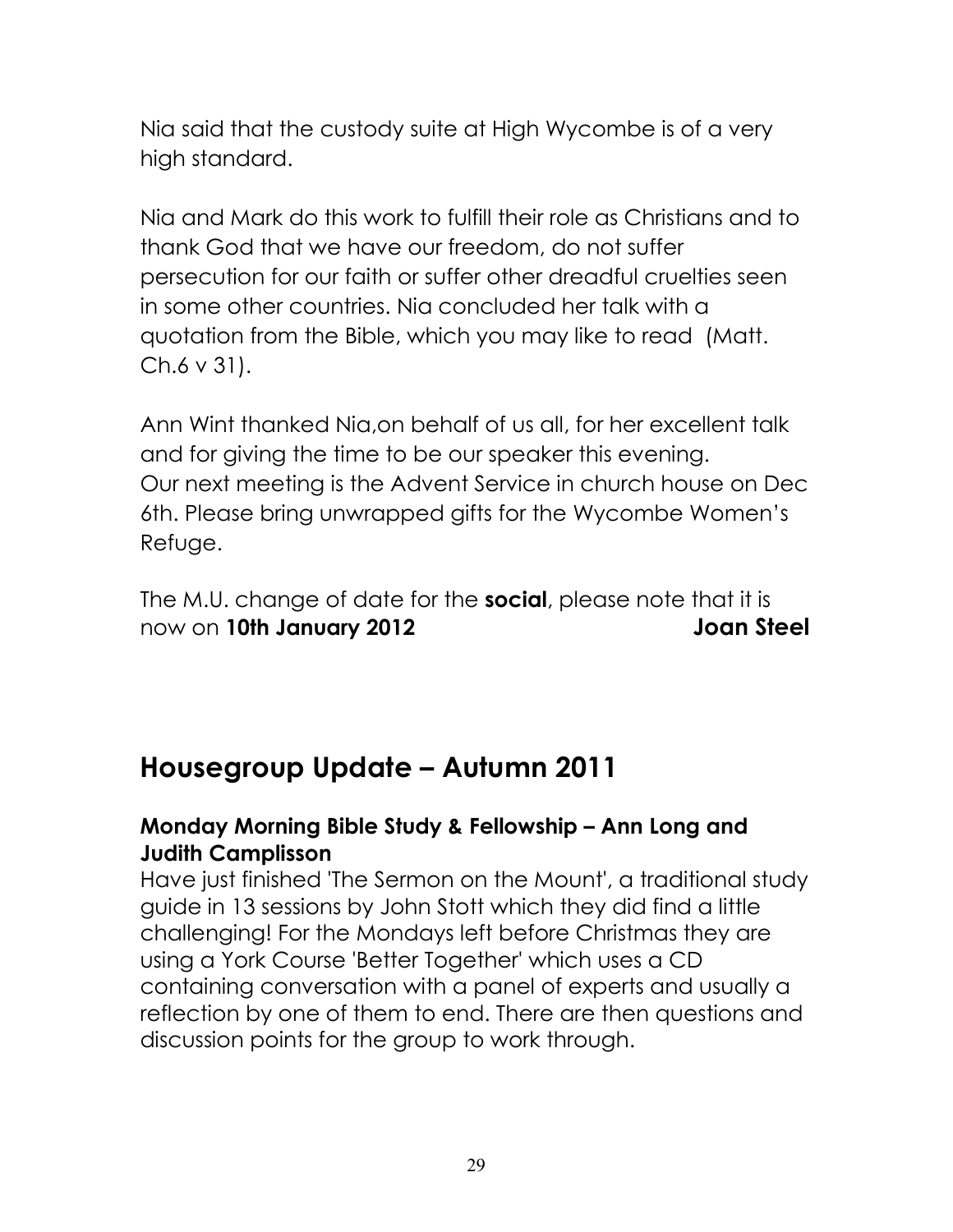#### **Monday Evening Housegroup – Kathleen Moxham and Rita Pulley**

During the autumn term this group have been following the lectionary readings from the previous day – they read the passage again and then with the knowledge gained from the sermon delve deeper into the reading, gaining further insight.

### **Tuesday Morning Mum's Bible Study (with crèche) – Heather Morley**

This term discussions have revolved round a theme with relevant bible readings. Themes have ranged from how to avoid judging people to finding space to read the bible, pray and be with God – applying our faith to real life. As with all our groups they are a friendly bunch who have found it a great way to get to know people better in a setting and situation which is very child and parent friendly! Do join them!

### **Tuesday Evening – Alpha 2010 Housegroup – Anne Dean**

Have also been looking at the Sermon on the Mount but using a different version to the Monday morning group - the study guide from Spring Harvest. It has been fairly interactive and they have been discovering their inner child – the teachers amongst them in seventh heaven with crayons and charts! It is obviously one of the best known sections of Matthew"s gospel but perhaps not best understood – the phrase "so that"s what it means" has been frequently heard! This course will take them through to late January when they"ll probably have a few individual sessions before embarking on a Lent Course.

### **Wednesday Night House Group - Amanda Janes and Clare Godfrey**

Have been discussing the book of Exodus this autumn, using a study guide called Book by Book. Each week they watch a 10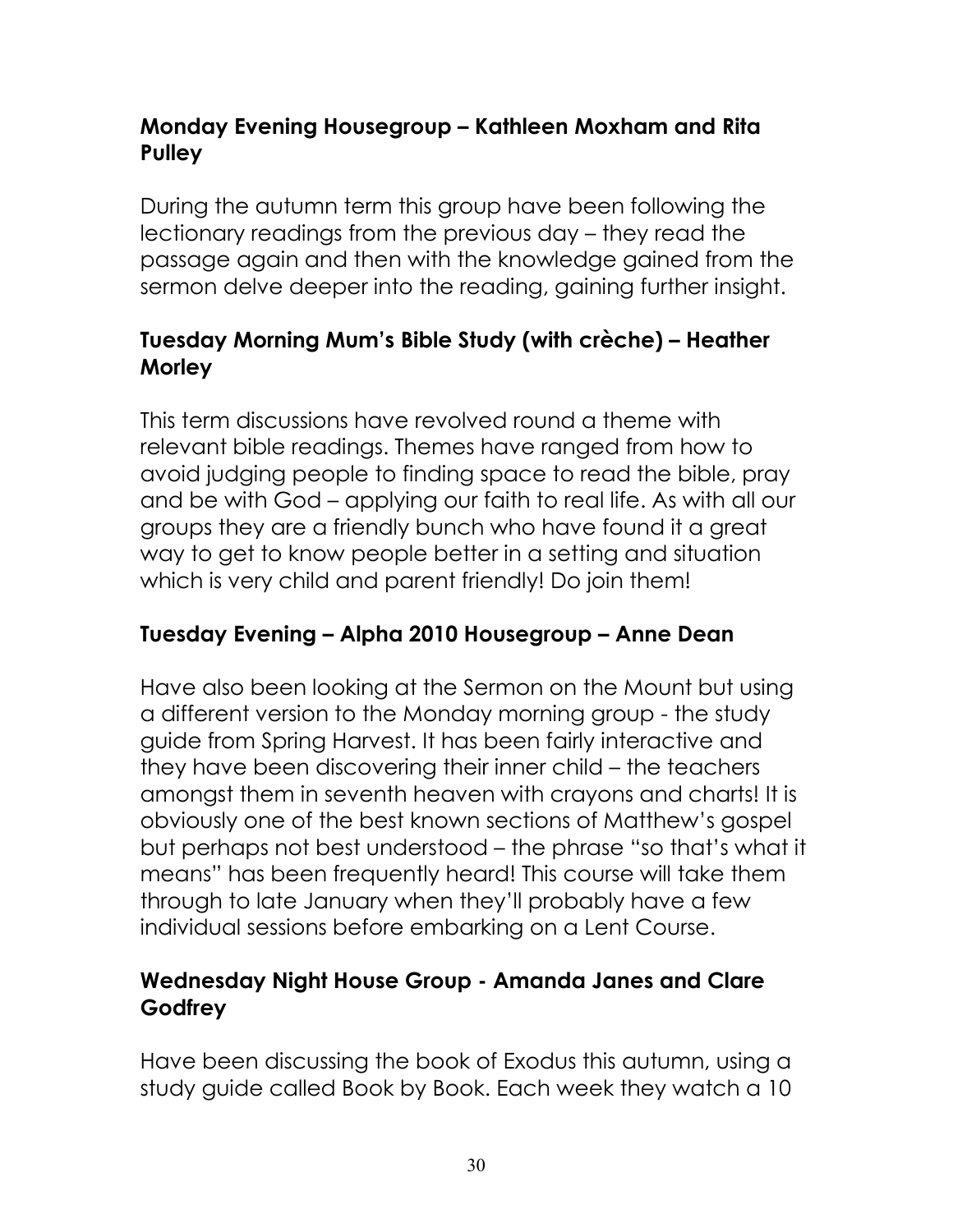min discussion on DVD with a panel of experts on a particular aspect of Exodus and then read the study guide notes before using the questions to prompt their thinking and discussion. It has been very interesting - not only are they learning about the historical and biblical context of the well known story of Moses, but the study guide also shows how the events of that time foretell what will happen later in the bible and so brings together the Old and New Testaments. There are numerous other "books" of the bible covered by this material. The group all have different experiences, opinions and knowledge of the bible, which often leads to quite lively debates and banter. They will be looking at Exodus until the end of January but as each session is designed to be complete, you don"t have to have been before to benefit from the session. If that isn"t enough to tempt you – they often start with homemade cake!

#### **Thursday Fellowship House Group – Derek and Jean Godfrey**

From the middle of September the group have been studying an excellent course created by the Acorn Christian Healing Foundation entitled "Just Listen". The initiative for this course originated from attending an inspiring day of teaching and workshops and healing prayer at Winchester Cathedral earlier in the year.

The importance of listening is vital to all of us and especially to those who are part of the small Prayer Group offering prayer in the North Chapel during Holy Communion. Indeed the ability to "Just Listen" in everyday situations is a tremendous asset in showing people that what they have to say is important and that they are worthy to be listened to. Sometimes the mere listening to somebody is sufficient to start the whole healing process. It has been a fascinating and challenging study. It is a super course to share in a house group setting and already other groups are expressing interest. Watch this space!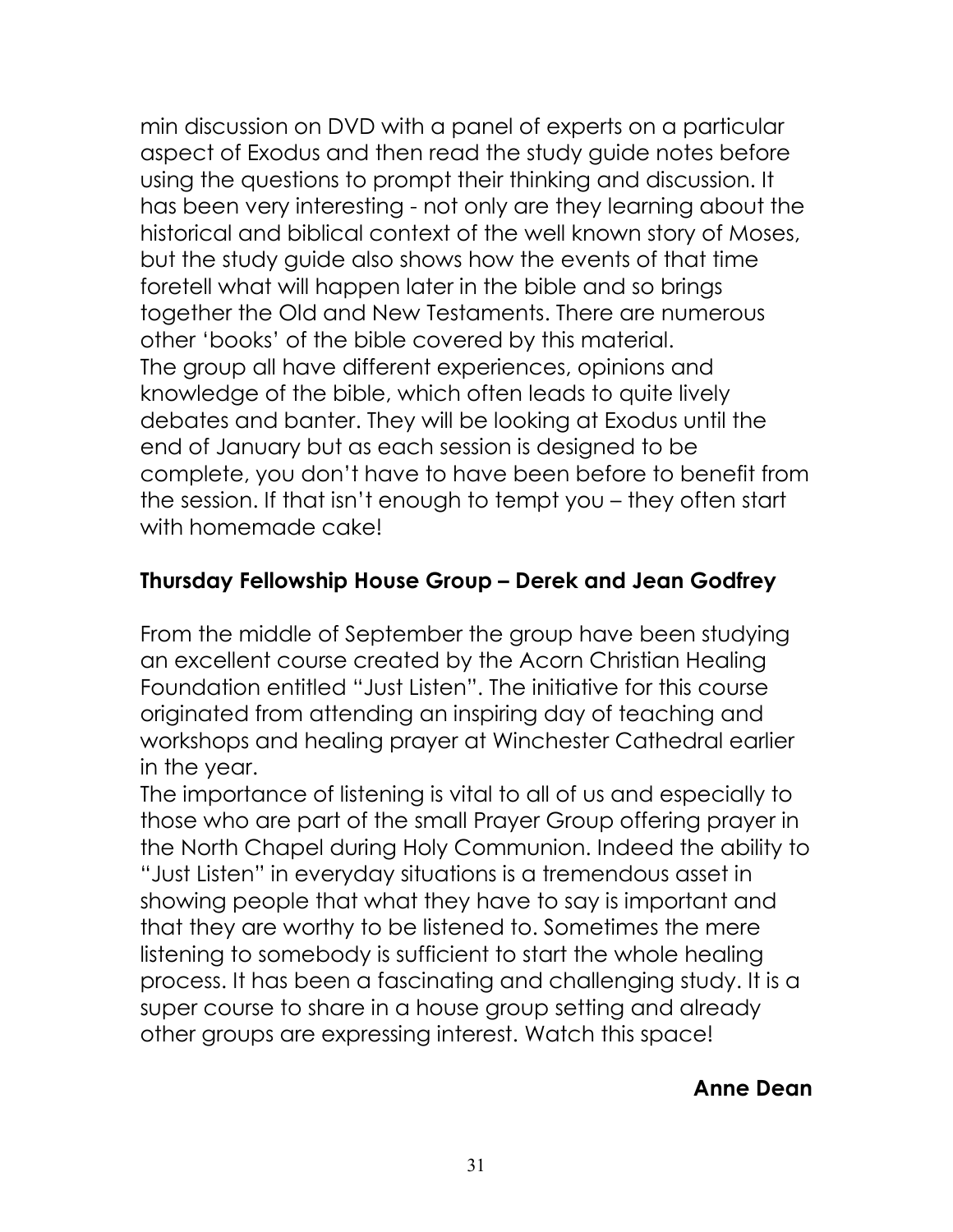# **Calendar - December**

Morning Prayer is said daily. Please see the weekly notices sheet for timings. Bell ringers practise on Tuesday evenings from 7.30pm and welcome anyone wishing to learn to ring. Choir practice is on Wednesdays at 7.45pm – if you can read music (and particularly if you are a soprano) please come and join us.

| Sun | 4  | 8.00 am                                               | <b>Second Sunday of Advent</b><br>Holy Communion (said)                                                                                                                    |
|-----|----|-------------------------------------------------------|----------------------------------------------------------------------------------------------------------------------------------------------------------------------------|
|     |    | 9.00 am<br>10.30 am<br>12noon-<br>3.30pm<br>$6.00$ pm | <b>Sung Communion</b><br>All Age Family Service<br>Winter Warmers: Church House. In aid of the Sue<br><b>Ryder Hospice</b><br>Evensong (Book of Common Prayer) (no sermon) |
|     |    | 7.00 pm                                               | Prayer Hour                                                                                                                                                                |
| Mon | 5  | 10.15 am                                              | Ladies' Daytime Fellowship and Bible Study                                                                                                                                 |
| Tue | 6  | $1.00$ pm<br>8.00 pm                                  | Art Fellowship: Church House.<br>Mothers' Union: Advent Service in Church House                                                                                            |
| Wed | 7  | 7.30pm                                                | Alpha Course: Church House                                                                                                                                                 |
| Thu | 8  | 8.00 am                                               | 24 hours of prayer for High Wycombe: Church House<br>Christmas Unwrapped for Great Kingshill CE Combined                                                                   |
|     |    | 10.00 am                                              | School                                                                                                                                                                     |
|     |    | 7.00 pm                                               | Naphill Cubs and Scouts Carol Service                                                                                                                                      |
| Fri | 9  | 10.00 am                                              | Christmas Unwrapped for Hughenden Primary School                                                                                                                           |
| Sun | 11 |                                                       | <b>Third Sunday of Advent</b>                                                                                                                                              |
|     |    | 8.00 am                                               | Holy Communion (said)                                                                                                                                                      |
|     |    | 9.00 am                                               | Mattins (Book of Common Prayer)                                                                                                                                            |
|     |    | 10.30 am                                              | Family Communion with JC club                                                                                                                                              |
|     |    | 6.00 pm                                               | Come Close                                                                                                                                                                 |
| Mon | 12 | $6.00$ pm<br>10.15 am                                 | Evensong (Book of Common Prayer) (no sermon)<br>Ladies' Daytime Fellowship and Bible Study                                                                                 |
| Tue | 13 | $1.00$ pm                                             | Art Fellowship: Church House.                                                                                                                                              |
|     |    | $6.30 \text{ pm}$                                     | Little Strummers Concert: Church                                                                                                                                           |
| Thu | 15 | 10.30 am                                              | Friendship Morning: Church House                                                                                                                                           |
| Sun | 18 |                                                       | <b>Fourth Sunday of Advent</b>                                                                                                                                             |
|     |    | 8.00 am                                               | Holy Communion (said)                                                                                                                                                      |
|     |    | 9.00 am                                               | <b>Sung Communion</b>                                                                                                                                                      |
|     |    | 10.30 am                                              | Informal Family Service with JC Club                                                                                                                                       |
|     |    | $6.00 \text{ pm}$                                     | Candlelit Service of Nine Lessons and Carols                                                                                                                               |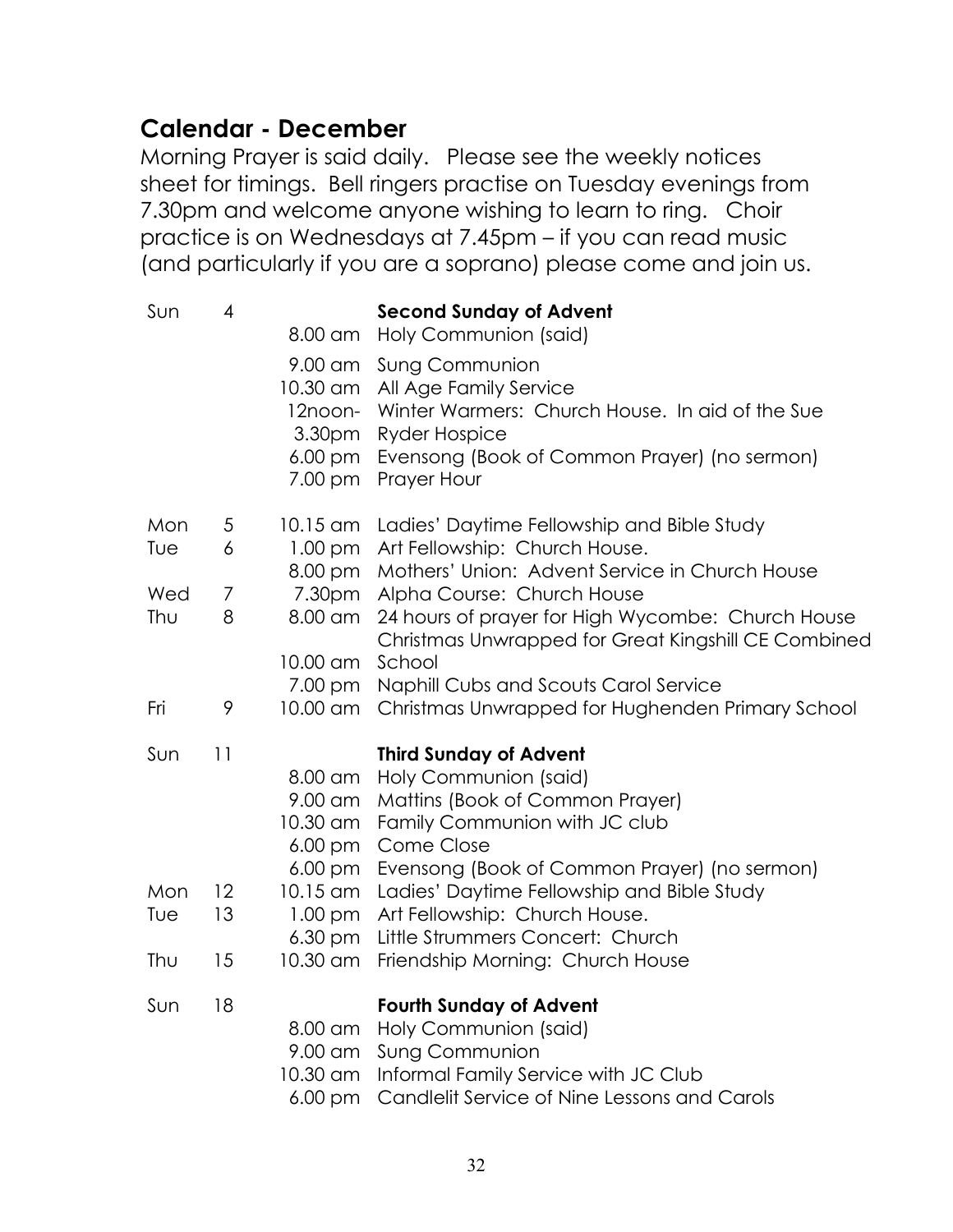| Mon<br>Tue<br>Wed 21         | 19<br>20 | 10.15 am Ladies' Daytime Fellowship and Bible Study<br>1.00 pm Art Fellowship: Church House.<br>1.45 pm Tiny Tots' Service: Church                                   |
|------------------------------|----------|----------------------------------------------------------------------------------------------------------------------------------------------------------------------|
| Sat                          | 24       | <b>Christmas Eve</b><br>9.00 am Holy Communion: Church (30 mins)<br>3.00 pm Crib Service<br>11.15 pm Midnight Communion Service                                      |
| Sun                          | 25       | Christmas Day<br>8.00 am Holy Communion (said)<br>9.00 am Choral Mattins with Holy Communion<br>10.30 am Family Christmas Communion<br>5.00 pm Carols by Candlelight |
| Mon 26<br>Tue $27$<br>Wed 28 |          | Stephen, deacon, first martyr<br>John, Apostle and Evangelist<br><b>The Holy Innocent</b><br>10:00 am Holy Communion; Church (30 mins)                               |